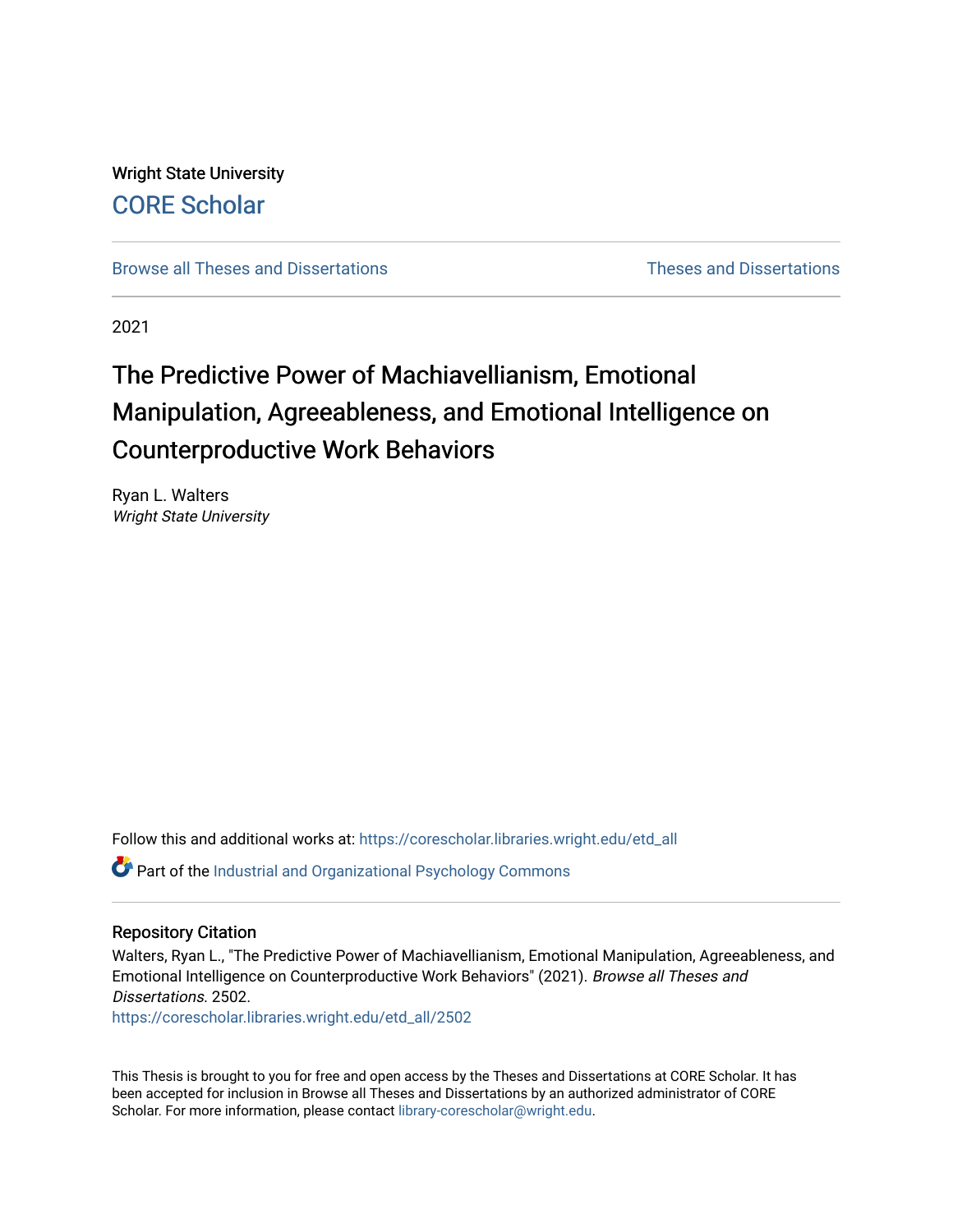# THE PREDICTIVE POWER OF MACHIAVELLIANISM, EMOTIONAL MANIPULATION, AGREEABLENESS, AND EMOTIONAL INTELLIGENCE ON COUNTERPRODUCTIVE WORK BEHAVIORS

A Thesis submitted in partial fulfillment of the

requirements for the degree of

Master of Science

by

RYAN L. WALTERS

B.A., Hope College, 2016

Wright State University 2021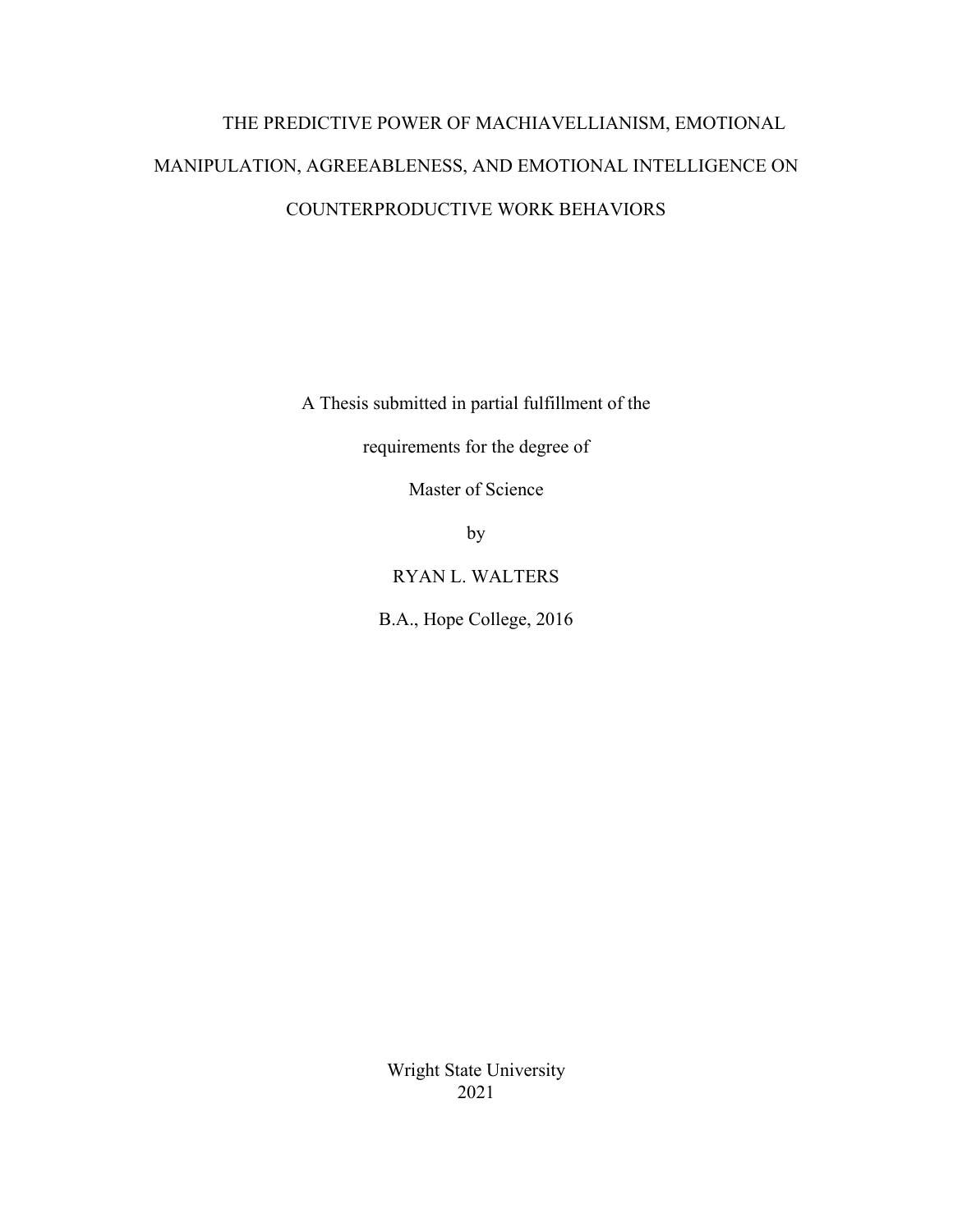### **APPROVAL SHEET (M.S.)**

WRIGHT STATE UNIVERSITY

GRADUATE SCHOOL

NOVEMBER 17, 2020

I HEREBY RECOMMEND THAT THE THESIS PREPARED UNDER MY SUPERVISION BY Ryan L. Walters ENTITLED The Predictive Power of Machiavellianism, Emotional Manipulation, Agreeableness and Emotional Intelligence on Counterproductive Work Behaviors BE ACCEPTED IN PARTIAL FULFILLMENT OF THE REQUIREMENTS FOR THE DEGREE OF Master of Science.

> David LaHuis, Ph.D. Thesis Director

Gary Burns, Ph.D. Thesis Co-Director

David LaHuis, Ph.D. Graduate Program Director

 Debra Steele-Johnson, Ph.D. Chair, Department of Psychology

Committee on Final Examination

David LaHuis, Ph.D.

Gary Burns, Ph.D.

Debra Steele-Johnson, Ph.D.

Barry Milligan, Ph.D. Vice Provost for Academic Affairs Dean, Graduate School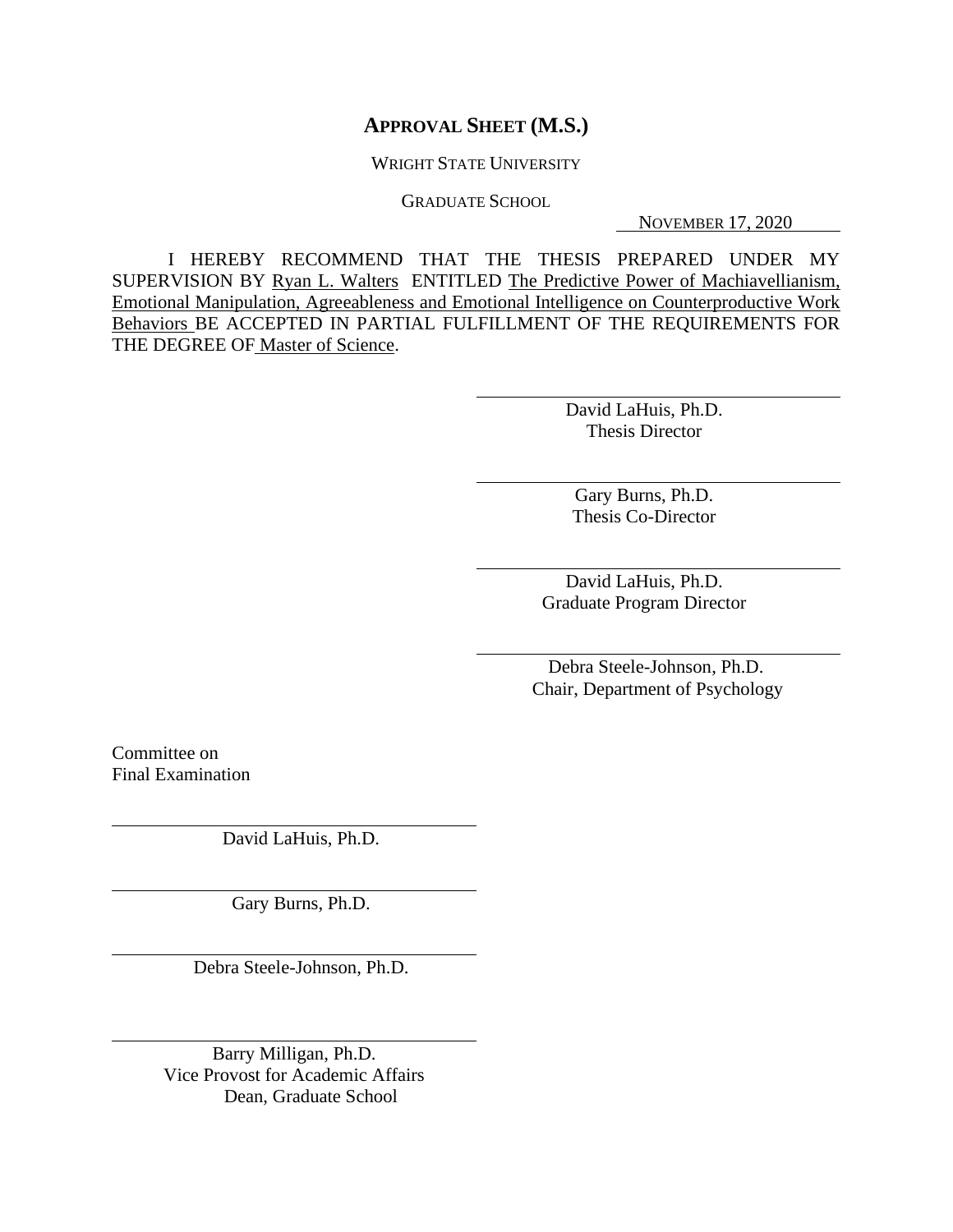#### **Abstract**

Walters, Ryan L. M.S. Department of Psychology, Wright State University, 2021.

The Predictive Power of Machiavellianism, Emotional Manipulation, Agreeableness and

Emotional Intelligence on Counterproductive Work Behaviors

Characteristics of Machiavellian individuals include a propensity to manipulate and deceive others, making them susceptible to committing counterproductive work behaviors (Deshong et al., 2014). Machiavellians endorse emotional manipulation as a tactic to achieve desirable outcomes, and experience deficits in emotional intelligence and agreeableness (Austin at al., 2007). The purpose of my study is to examine Machiavellianism and emotional intelligence and their relationships to counterproductive work behaviors. I collected survey results via Amazon MTURK with a sample of 153 participants. Bivariate correlation analyses show that Machiavellianism positively predicted Emotional Manipulation and negatively predicted Emotional Intelligence. Emotional manipulation was found to partially mediate the relationship between Machiavellianism and Counterproductive Work Behaviors. I also found that higher levels of Agreeableness intensified the positive relationship between Machiavellianism and Counterproductive Work Behaviors while finding no interaction effect between Machiavellianism and Emotional Intelligence based on Agreeableness.

Key Words: Machiavellianism, Emotional Intelligence, Counterproductive Work Behaviors, Dark Triad, TEIQue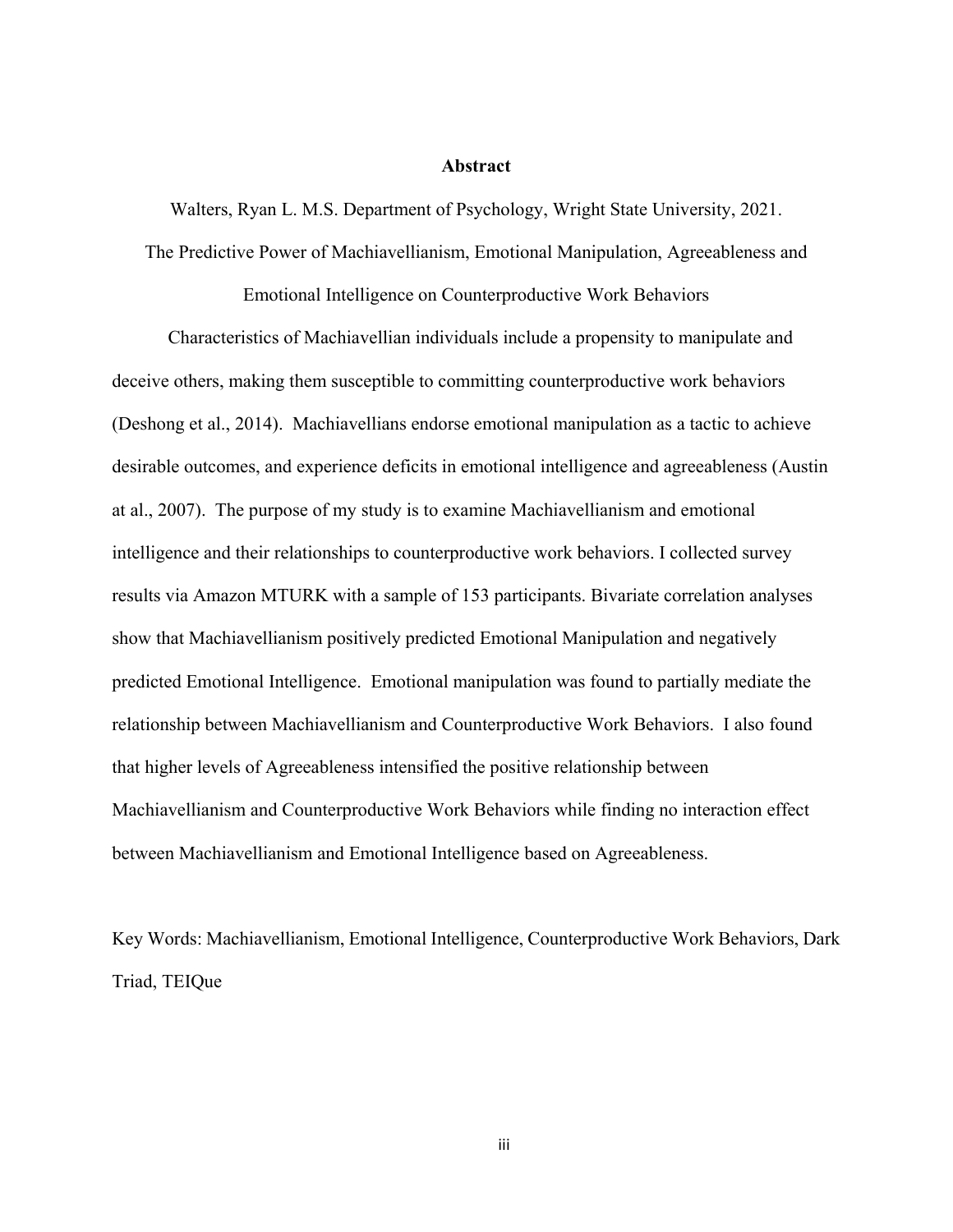## TABLE OF CONTENTS

| <b>CHAPTER</b> |                                                                   |
|----------------|-------------------------------------------------------------------|
| I.             |                                                                   |
|                | $a_{\cdot}$                                                       |
|                | $\mathbf{b}$ .                                                    |
|                | C <sub>1</sub>                                                    |
|                | MACHIAVELLIANISM AND EMOTIONAL INTELLIGENCE 13<br>d.              |
| $\Pi$ .        |                                                                   |
| III.           |                                                                   |
| IV.            |                                                                   |
|                |                                                                   |
|                |                                                                   |
| V.             |                                                                   |
| VI.            | <b>APPENDECES</b>                                                 |
|                | BENNETT-ROBINSON WORKPLACE DEVIANCE SCALE ITEMS 35<br>$a_{\cdot}$ |
|                | $\mathbf{b}$ .                                                    |
|                |                                                                   |
|                | d. MACHIAVELLIAN PERSONALITY SCALE ITEMS 38                       |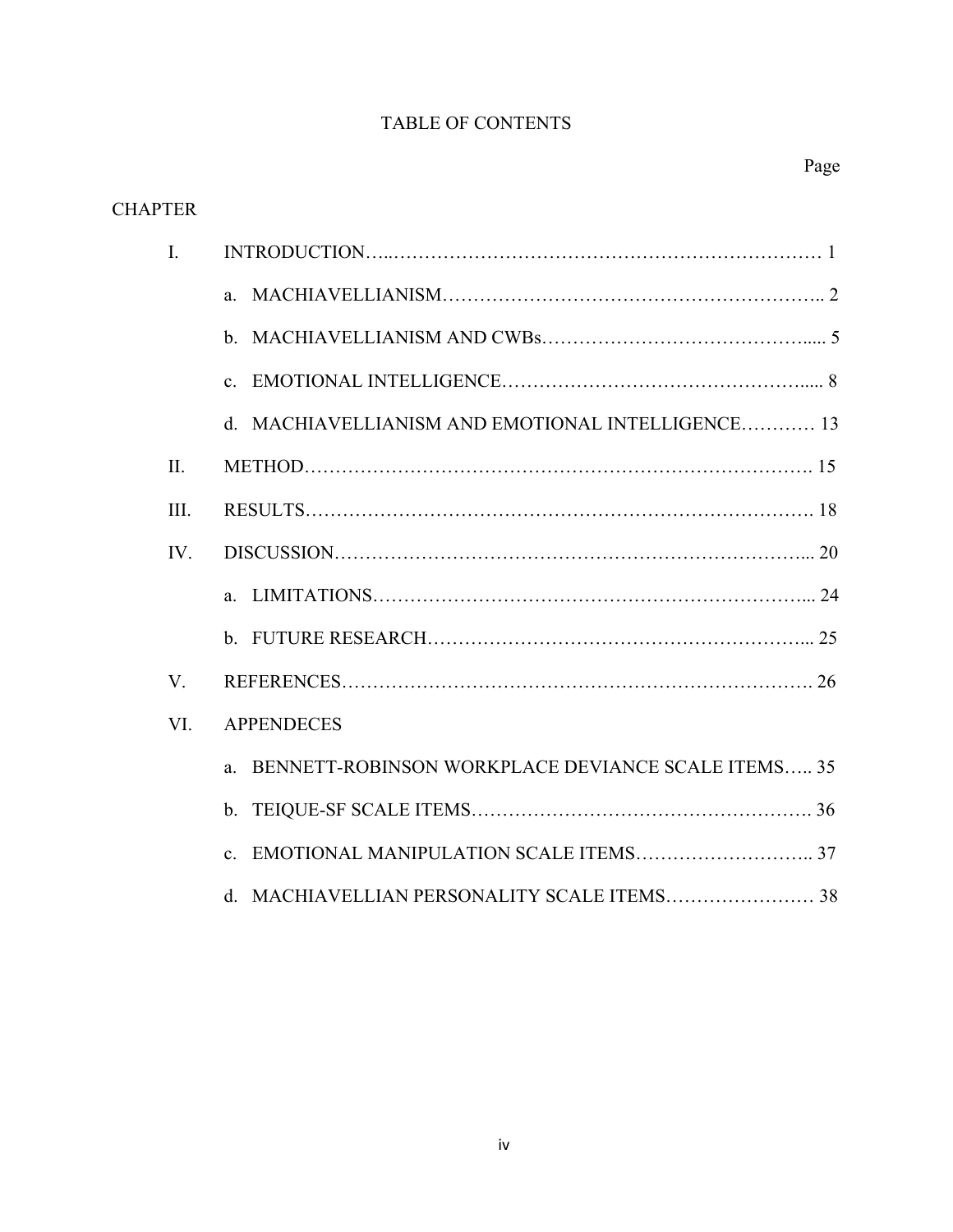## LIST OF FIGURES

## Figure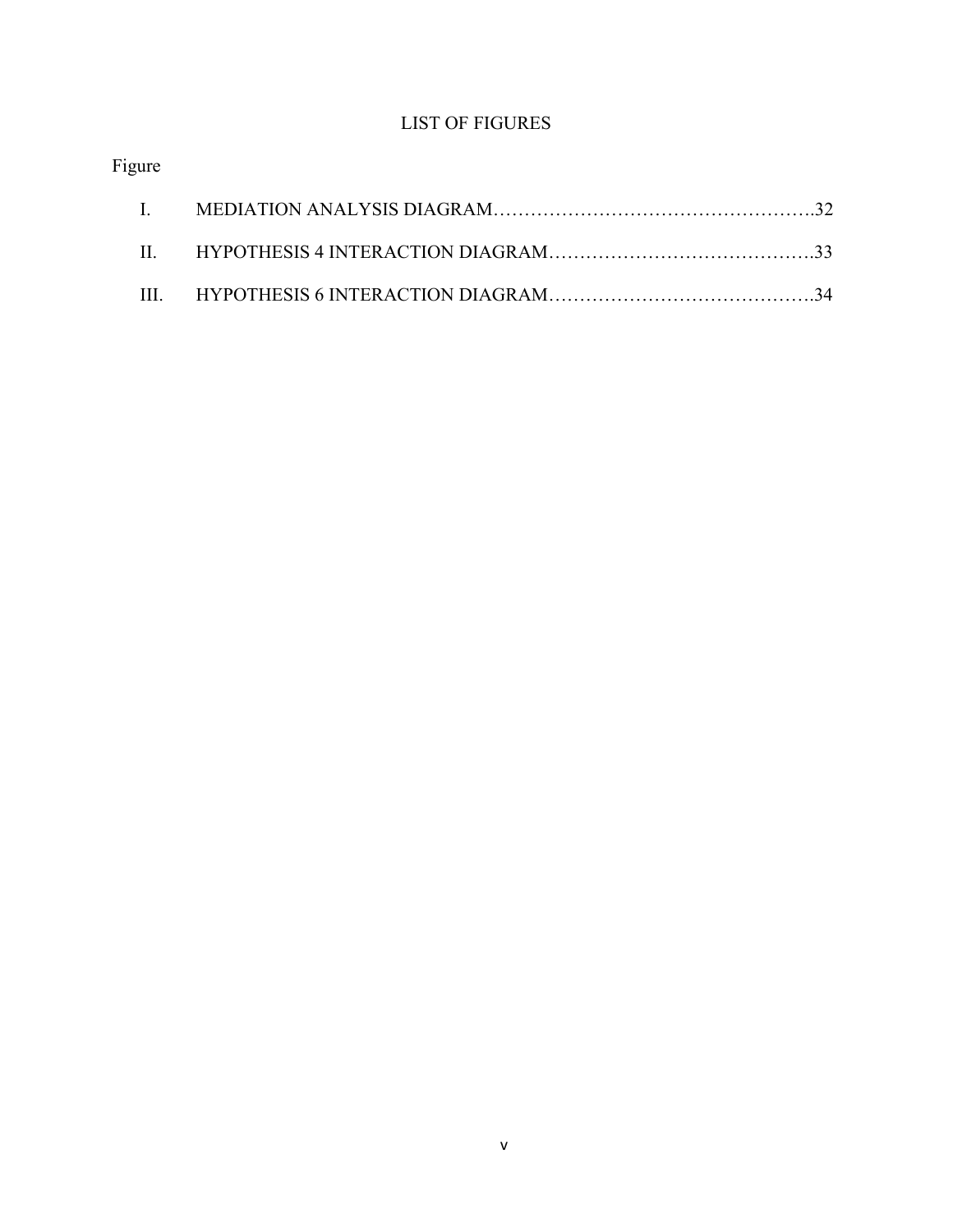## LIST OF TABLES

|  | Table |
|--|-------|
|  |       |
|  |       |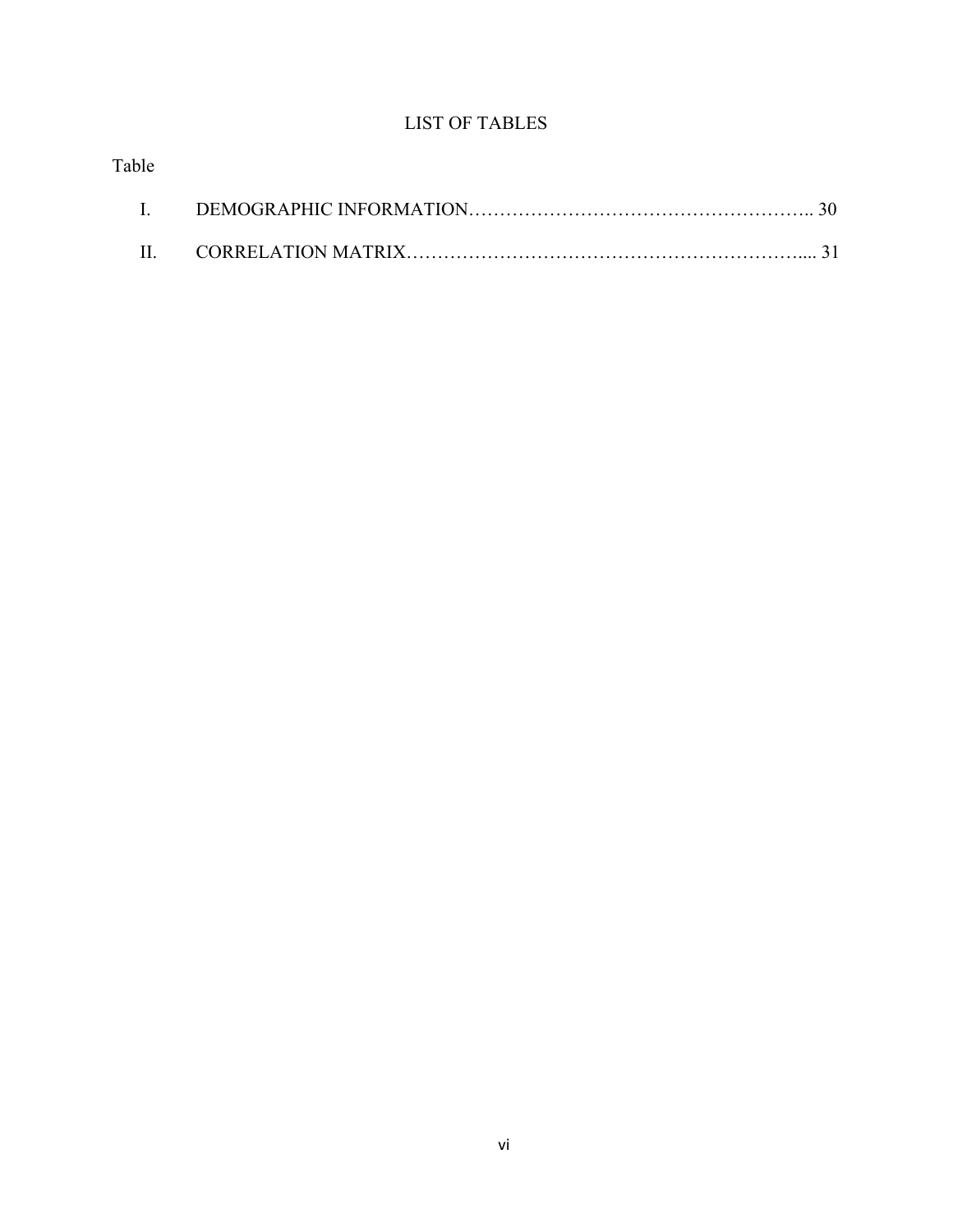## The Predictive Power of Machiavellianism and Emotional Intelligence on Counterproductive Work Behaviors

Deviant behavior and interpersonal manipulation in the workplace can have deleterious effects for both individual workers and for the entire organization. One example of workplace manipulation happened at Enron when company executives decided to fool shareholders into believing a new headquarters had been built in Houston, Texas (Boje, Gardner & Smith, 2006). The executives carried out this scheme by having a fake trading floor built inside a vacant building. The fake trading floor contained stock monitors and employees paid to look like busy analysts. The ruse was a success, and the shareholders were none the wiser. This act of deception took some degree of interpersonal manipulation and emotional intelligence to make it work.

Emotional intelligence and Machiavellianism are important to study because of the amount of damage a Machiavellian individual can cause to other individuals, groups, and organizations. Machiavellian individuals are more likely to commit counterproductive work behaviors than non-Machiavellians (DeShong et. al, 2014). Individuals who are high in Machiavellianism tend to endorse interpersonal manipulation as a legitimate strategy for getting ahead (Christie & Geiss, 1970). In the workplace, emotionally intelligent Machiavellians are more likely to commit acts of workplace deviance than those who are high in Machiavellianism alone (Cote et. al, 2011). For these reasons, it is important to study Emotional Intelligence and Machiavellianism together. Some researchers have considered a potential "dark" side of Emotional Intelligence (Austin et. al, 2007; Cote et. al 2011). Austin and colleagues (2007) concluded that Emotional Intelligence and Machiavellianism are negatively correlated, but further research is necessary in the area of dark emotional intelligence. There is currently a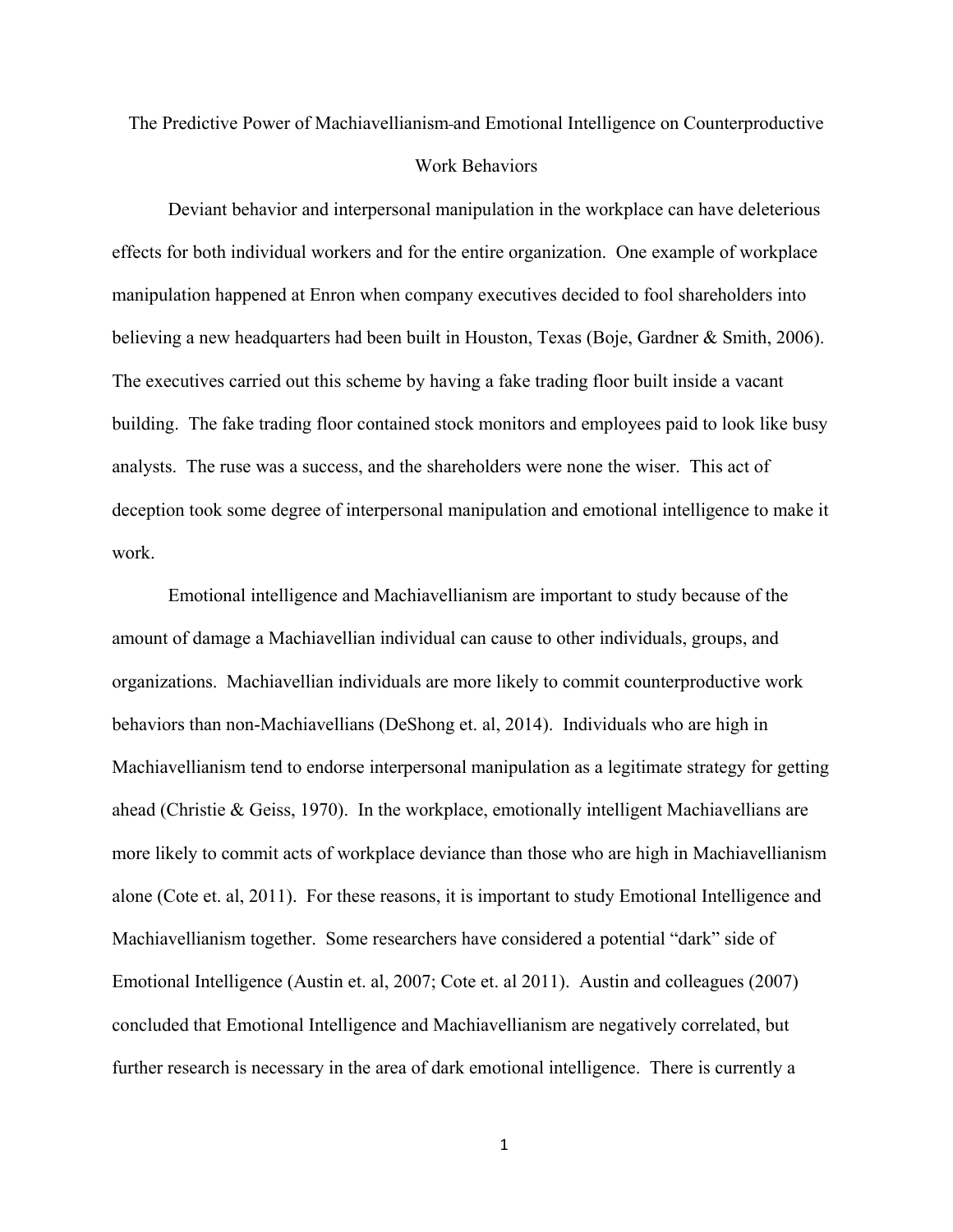dearth of research on the intersection of Machiavellianism and Emotional Intelligence. Thus, the purpose of my study is to examine the relationships between Machiavellianism, Emotional Intelligence, and Counterproductive work behaviors.

#### **Machiavellianism and Dark Personality Traits**

Dark personality constructs have become increasingly popular in the field of Psychology. The most popular set of dark constructs is the Dark Triad (Paulhus & Williams, 2002). The Dark Triad is comprised of three distinct constructs: Psychopathy, Narcissism, and Machiavellianism. People with these traits are often cold, callous, and manipulative and have a general lack of regard for the feelings of others. Psychopathy is characterized by poor impulse control, pathological lying, and a lack of remorse for misdeeds. Narcissistic people tend to have a grandiose sense of self, a sense of entitlement, and a tendency to lash out when their egos are threatened. Machiavellians tend to be amoral and see their distasteful tactics as a means of obtaining goals. Though all three Dark Triad traits are worthy of study, the main focus of this paper will be on Machiavellianism due to the interpersonally manipulative nature of Machiavellian individuals.

#### **Origins of Machiavellianism**

The term "Machiavellianism" refers to Nikkolo Machiavelli, the author of a book called *The Prince* (1531/1961). Machiavelli wrote the book to instruct the new leader of Florence on how to obtain and hold political and military power. Throughout the 26 chapters of the book, Machiavelli described different ways to keep others in line by manipulating them. These means of keeping others in line included soft tactics and hard tactics. Often, soft tactics include kind words and ingratiation whereas hard tactics include bullying or threatening others. Machiavelli wrote that cunningness and deceit can be positive traits that lead to more effective leadership.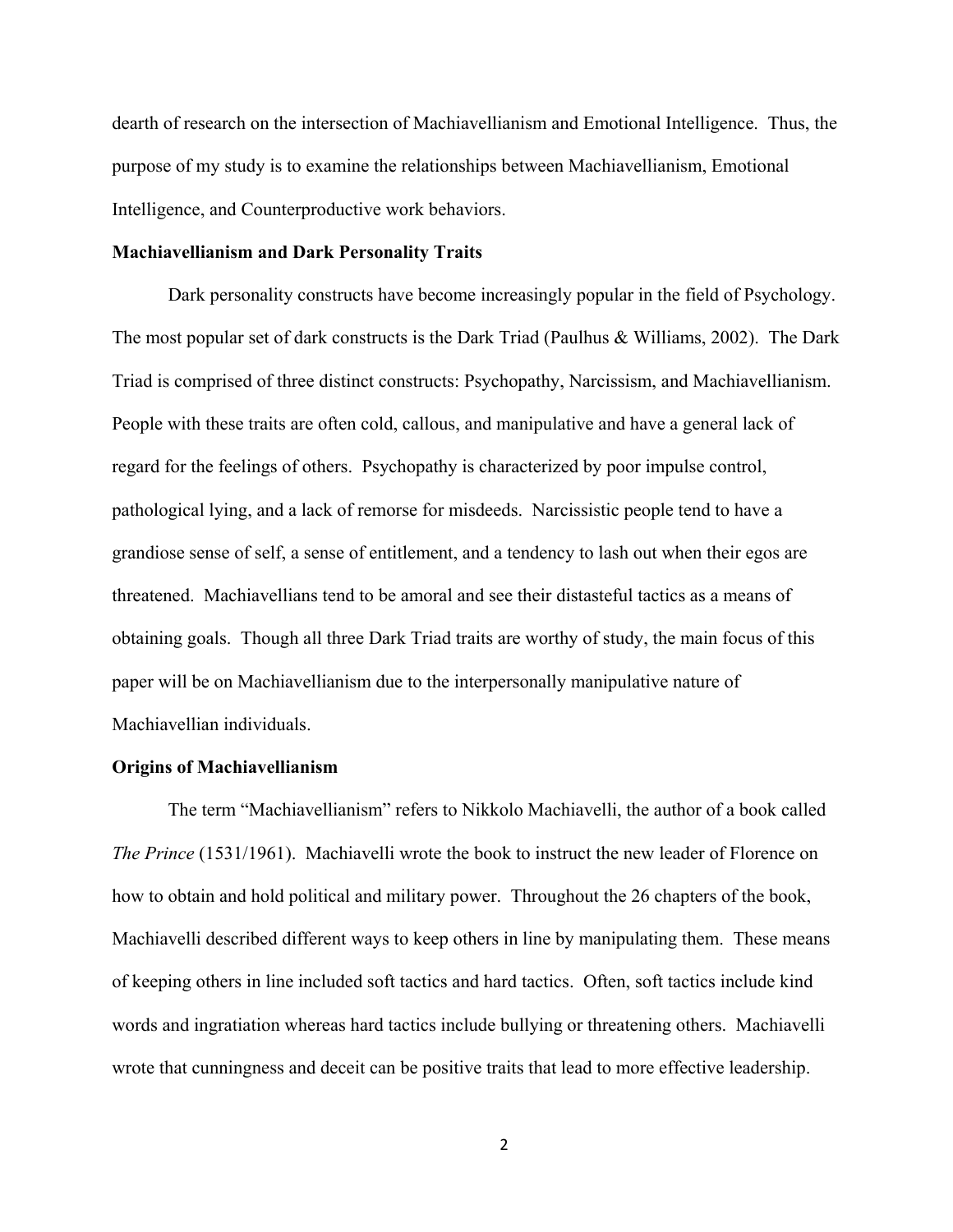#### **Measures of Machiavellianism**

There are several ways to measure Machiavellianism, and this section contains some of the more commonly used measures. Three scales that are especially noteworthy to understand the development of the measurement of Machiavellianism are the Mach-IV Scale (Christie & Geiss, 1970), the Organizational Machiavellianism Scale (Kessler et al., 2010), and the Machiavellian Personality Scale (Dahling, Whitaker & Levy, 2009).

**Mach-IV scale.** Christie and Geiss (1970) were the first to use Machiavellianism as a psychological construct. Their Mach-IV scale remains one of the most widely used measures for Machiavellianism. The scale contains two major facets: amoral manipulation and cynical beliefs about motivations of others. Amoral manipulation is a pragmatic selfishness, in which Machiavellian people will use others to achieve personal goals. The cynical beliefs facet of the Mach-IV reflects the tendency of Machiavellian individuals to believe that the world is inherently unjust, corrupt, and lacking morality. The Mach-IV remains one of the most widely used measures of Machiavellianism. However, researchers have criticized the Mach-IV for having poor reliabilities, having items that contain emotionally laden language, and only capturing two dimensions (Dahling, Whitaker & Levy 2009). One example of a poorly written item is "people suffering from incurable diseases should have the choice to be put to death painlessly." This item has nothing to do with Machiavellianism and has little face validity.

**The Organizational Machiavellianism Scale.** An alternative to the Mach-IV is the Organizational Machiavellianism Scale (OMS) (Kessler et. al 2010). Kessler and colleagues developed this scale in response to the shortcomings of the Mach-IV scale noted by Dahling and colleagues (2009). Kessler and colleagues developed the OMS by taking 91 passages from *The Prince* (1531/1961) and re-writing them to satisfy a workplace context. The OMS has three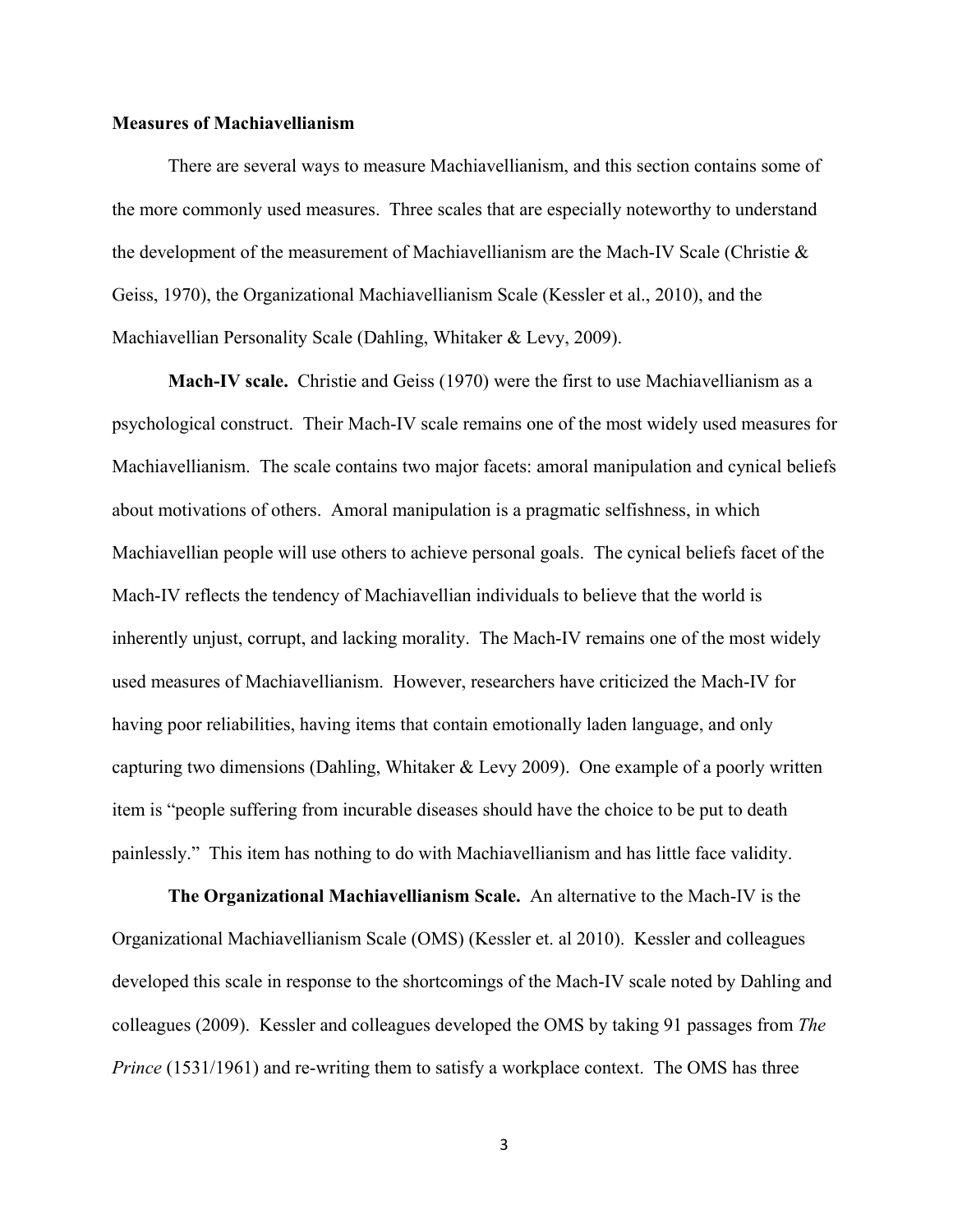facets: maintaining power, management practices, and manipulativeness. The maintaining power facet and manipulativeness facets are similar to their analogs in other scales, the only difference being the items reflecting a workplace context. The Management Practices dimension reflects the practices that supervisors use to communicate with subordinates in a way that advances the supervisor's interest. An example item from the management practices facet is "employees should be watched with an eye of suspicion because it is natural for people to desire power." This facet of the OMS closely resembles the cynical beliefs facets in other Machiavellianism scales.

**Machiavellian personality scale.** Dahling and colleagues (2009) developed the Machiavellian Personality Scale (MPS) as a remedy for the Mach-IV's shortcomings. The MPS contains four facets: desire for power, desire for control, amorality, and distrustful attitudes towards others. An example item from the desire for power facet is, "I want to be rich and powerful someday." Machiavellians with a desire for power are going to seek to bolster their status and obtain promotions to higher positions in organizations. Those who have a high desire for control would agree with the item "I enjoy dominating my interpersonal interactions." The distrustful attitudes facet reflects a generally pessimistic outlook towards the intentions of others, and a Machiavellian believes that others almost always act out of self-interest. A sample item from this facet is "People are only motivated by personal gain." The amorality facet reflects a Machiavellian individual's lack of consideration for moral principles when acting. When weighing the merits of an action, a Machiavellian will default to self-interest rather than morality. A sample item from this facet is "I am willing to be unethical if it will help me succeed." In total, the MPS contains sixteen items.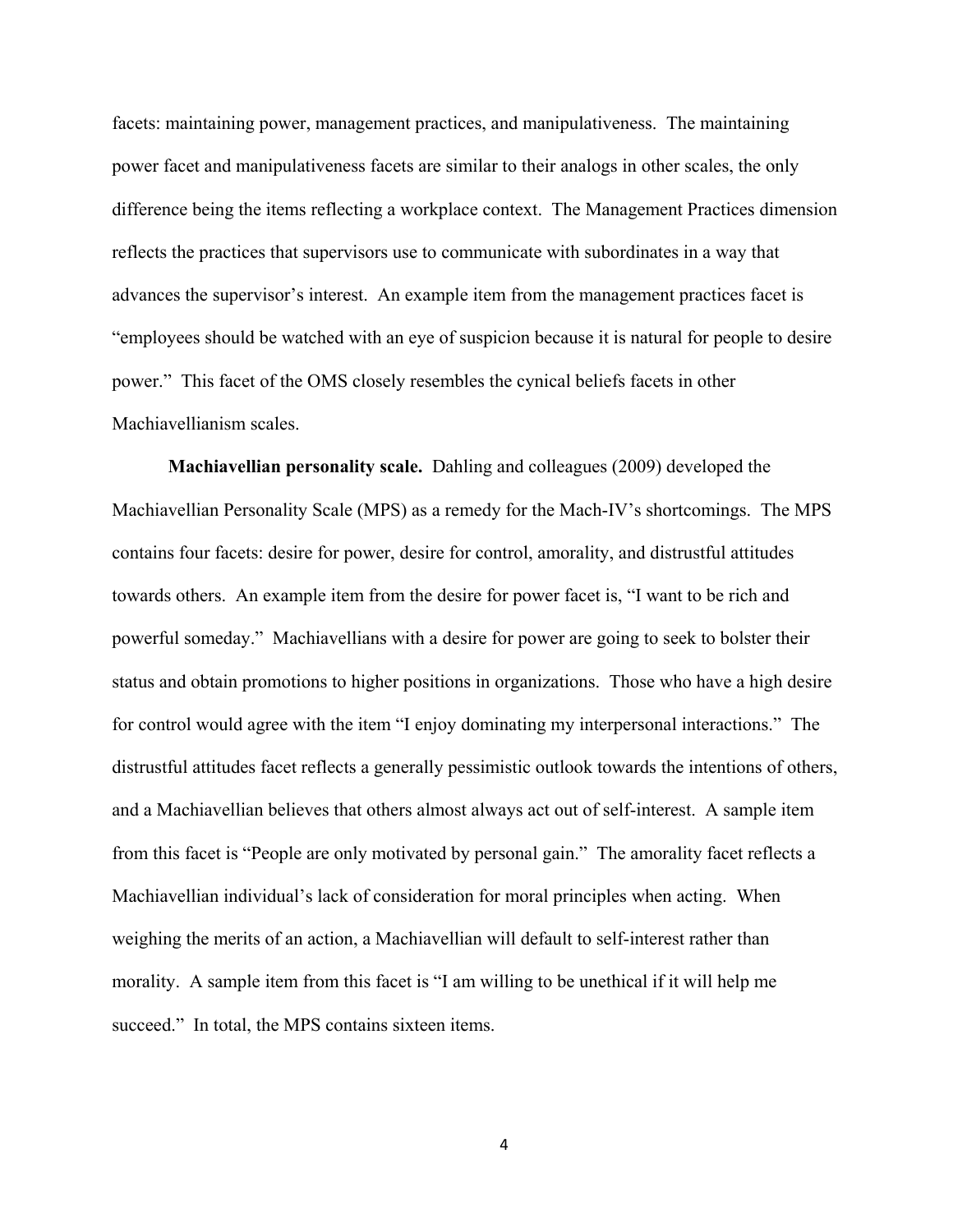#### **Summary**

In this study, I used the Machiavellian Personality Scale to measure Machiavellianism. I chose this scale because of its relative parsimony compared to other scales, its relatively high reliability, and the lack of shortcomings relative to the Mach-IV. I will not use the Organizational Machiavellianism Scale because the purpose of this study is to examine Machiavellianism as a general personality trait rather than behaviors that are specific to the workplace.

#### **Machiavellianism and Counterproductive Work Behaviors**

Counterproductive work behaviors are behaviors that are intended purposefully to cause harm to others or organizations (Spector & Fox, 2005). Examples of counterproductive work behaviors include working while intoxicated, theft, poor attendance, interpersonal manipulation, and interpersonal aggression (Wu & Lebreton, 2011). Researchers have found that personality traits, especially five-factor model traits are predictive of counterproductive work behaviors (DeShong et al., 2014). Whereas there is an extensive literature on counterproductive work behaviors and relationships between the five-factor model and counterproductive work behaviors, there is a less research on Machiavellianism and counterproductive work behaviors.

In a review of extant literature on aberrant personality traits and counterproductive work behaviors, Wu and Lebreton (2011) highlighted a current debate regarding traditional methods of using personality to predict counterproductive work behaviors. Researchers believed that the Dark Triad constructs of Machiavellianism, Psychopathy, and Narcissism offered a chance to expand the amount of variance explained in counterproductive work behaviors (Wu & Lebreton, 2011).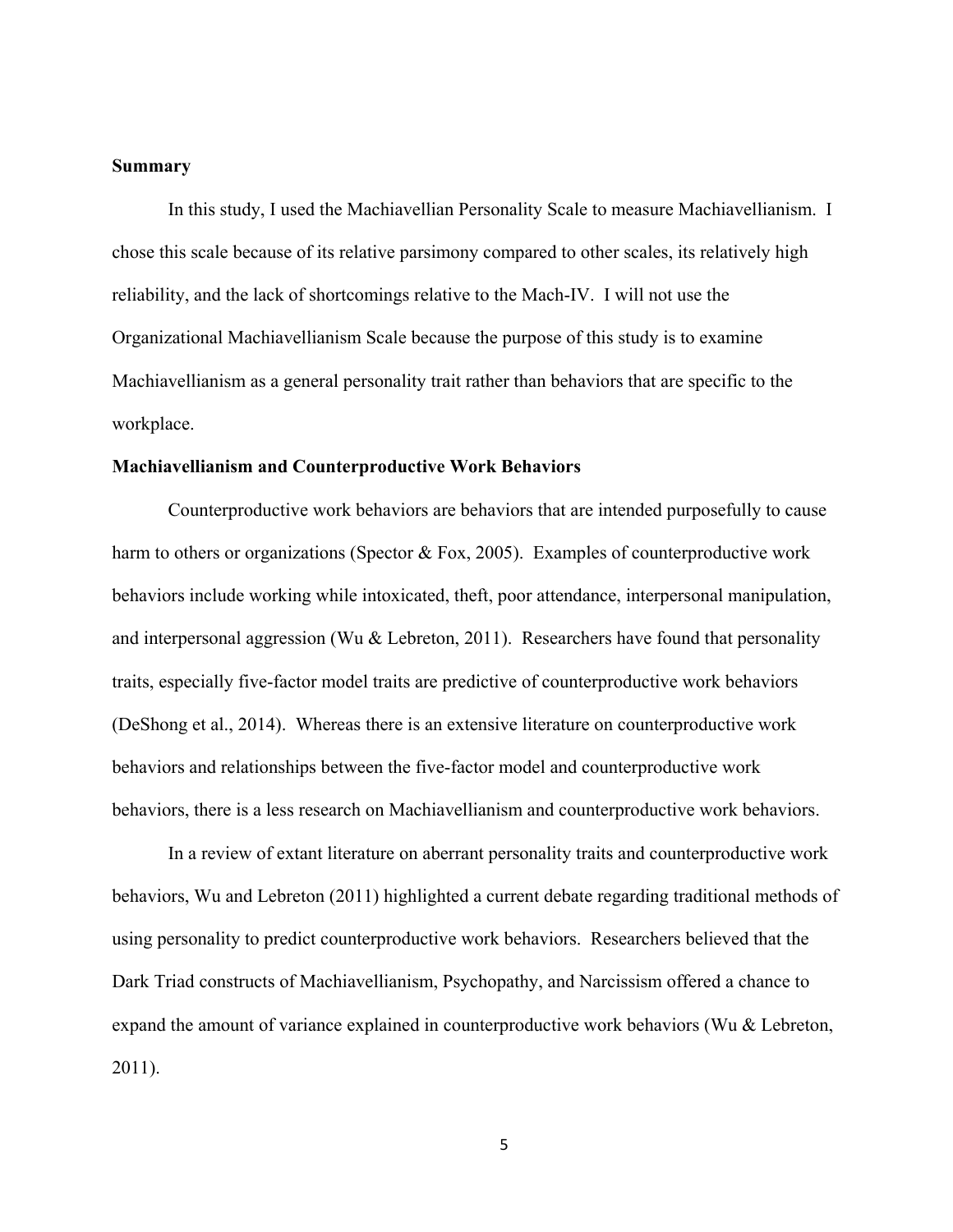Wu and Lebreton (2011) hypothesized that Machiavellians would be more likely than non-Machiavellians to engage in counterproductive work behaviors when personal goals are impeded, especially aggressive actions such as destruction of property and interpersonal aggression. The researchers hypothesized that Machiavellians would engage in more covert forms of counterproductive work behaviors such as spreading rumors and gossip. Finally, Wu and Lebreton (2011) hypothesized that time would moderate the relationships between Machiavellianism and counterproductive work behaviors. Though they did not gather data on these hypotheses, Wu and Lebreton (2011) encouraged future research to test these hypotheses, which may be relevant to my current study.

In another study, DeShong, Grant and Mullins-Sweatt (2014) compared the Five-Factor model to the Dark Triad in terms of predicting counterproductive work behaviors. DeShong and colleagues (2014) hypothesized that the Five-Factor model would be more parsimonious in predicting counterproductive work behaviors than a combination of the Five-Factor Model and the Dark Triad. The researchers found that Machiavellianism had small but significant correlations with interpersonal ( $r = .18$ ) and organizational ( $r = .29$ ) counterproductive work behaviors. However, the five-factor model facets of agreeableness and conscientiousness were more highly correlated than Machiavellianism with interpersonal and organizational counterproductive work behaviors with both agreeableness and conscientiousness being moderately negatively correlated. Neuroticism correlated positively with organizational counterproductive work behaviors. The researchers concluded that the most parsimonious model of predicting counterproductive work behaviors was a model including only the Five-Factor model facets of agreeableness and conscientiousness.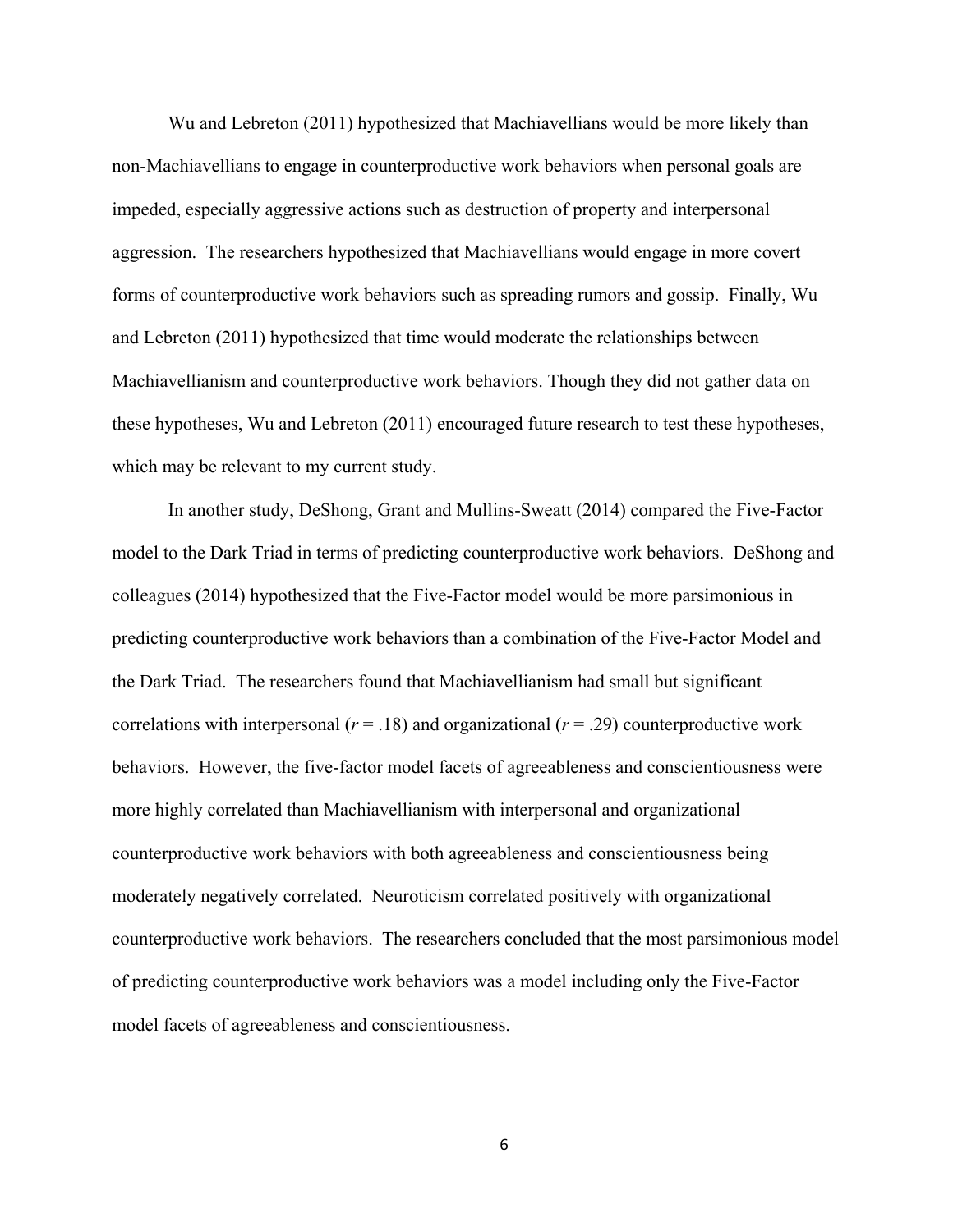While Machiavellianism may not be the strongest predictor of counterproductive work behaviors, it is worthy of study particularly due to the damage that Machiavellian individuals can cause to the organizations that employ them. People high in Machiavellianism are more likely to engage in various strategies of economic opportunism (Sakalaki, Richardson, & Thepaut, 2007). Sakalaki and colleagues (2007) stated that Machiavellian individuals are often *homo economicus* or rational economic actors due to their ability to maximize personal gain using defection strategies in trust games in which they are given a choice to either cooperate with partners or defect. The study found that Machiavellians are more likely to distrust economic partners and hold cynical attitudes about the motivations of others. Due to their engagement in economic opportunism and defection strategies, it is reasonable to think that Machiavellianism has a role to play when predicting counterproductive work behaviors.

Emotional manipulation is the use of underhanded interpersonal strategies to manage the emotions of others in order to produce desirable outcomes for the individual. Emotional manipulation can implement soft tactics such as paying compliments to others to win favor, or the use of anger and aggression to shape the behavior of others (Austin et al., 2007). Emotional manipulation and Machiavellianism share many similar qualities, mainly the endorsement of interpersonal manipulation to impact the behavior of others. Whereas Machiavellian individuals are likely to engage in counterproductive work behaviors targeting the organization as acts of economic opportunism or retaliation, counterproductive work behaviors targeting individuals might both be direct and a product of their emotional manipulation. Based on this research, I hypothesized that individuals higher in Machiavellianism would be more likely to engage in emotional manipulation, replicating the findings of Austin et al. (2007). I also tested the relationship between Machiavellianism and counterproductive work behaviors to replicate past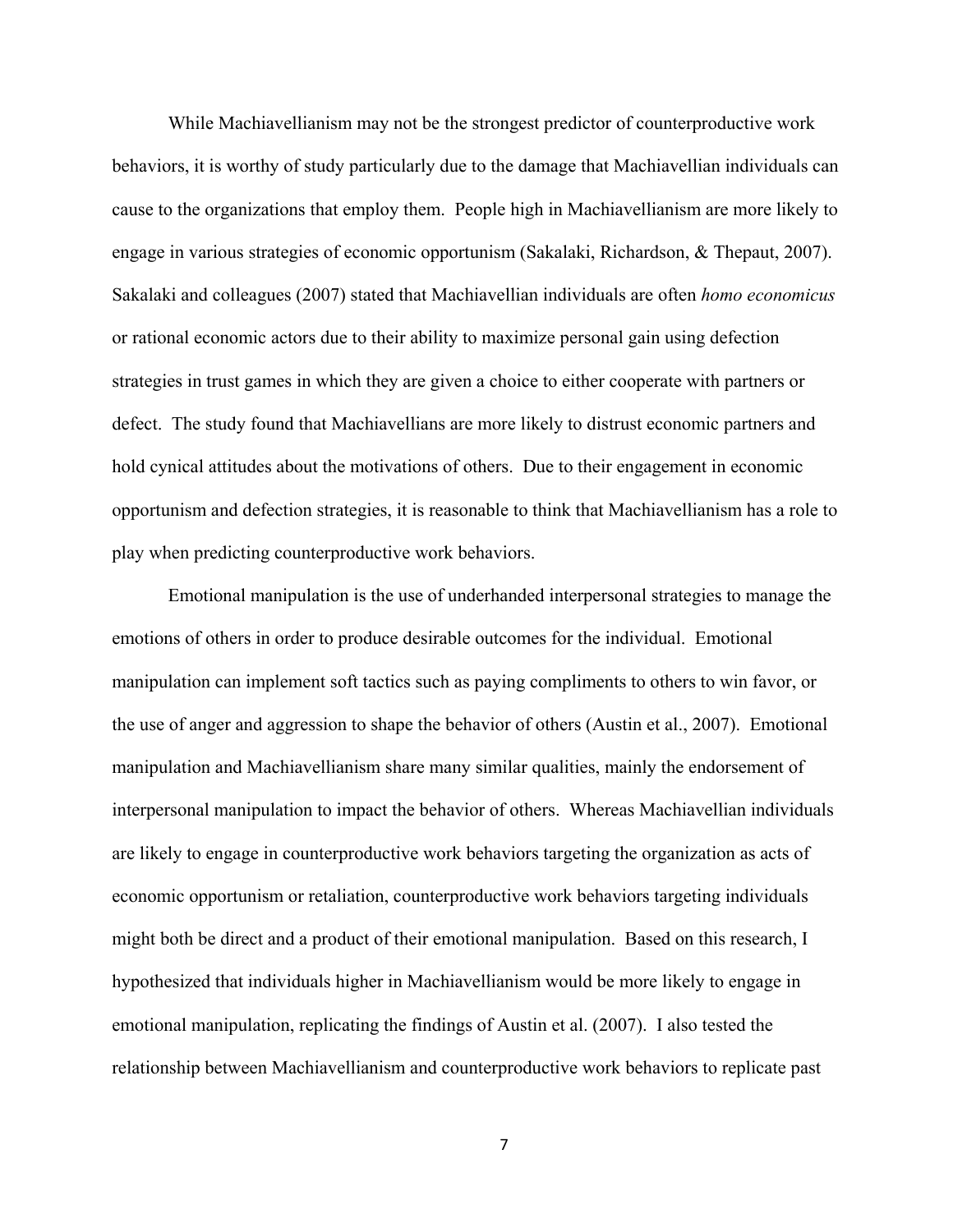findings (DeShong et al., 2014). As an extension of prior research, I examined emotional manipulation as a potential mediator between Machiavellianism and counterproductive work behaviors.

**Hypothesis 1a:** Machiavellianism will be positively correlated with emotional manipulation.

**Hypothesis 1b:** Machiavellianism will be positively correlated with counterproductive work behaviors.

**Hypothesis 2:** Emotional manipulation will mediate the relationship between Machiavellianism and counterproductive work behaviors.

#### **Emotional Intelligence**

Emotional Intelligence as a concept did not gain prominence until the 1990s. The concept can be traced back to 1920 when Thorndike wrote about "Social Intelligence" in an issue of *Harper's Magazine* (Landy, 2005). Social Intelligence referred to the ability to perceive emotion and manage the emotions of others. Both facets remain important in modern measurements of Emotional Intelligence. In 1983, Gardner proposed multiple types of intelligence, one of which is interpersonal intelligence. Interpersonal intelligence, according to Gardner, is used by professions such as therapists and salespeople. Interpersonal intelligence is defined as "the ability to discern and respond to the motivations of others (Gardner & Hatch, 1989). An example of an individual who has high Interpersonal Intelligence would be a therapist who is able to accurately perceive emotions of clients and adjust his treatment strategies accordingly.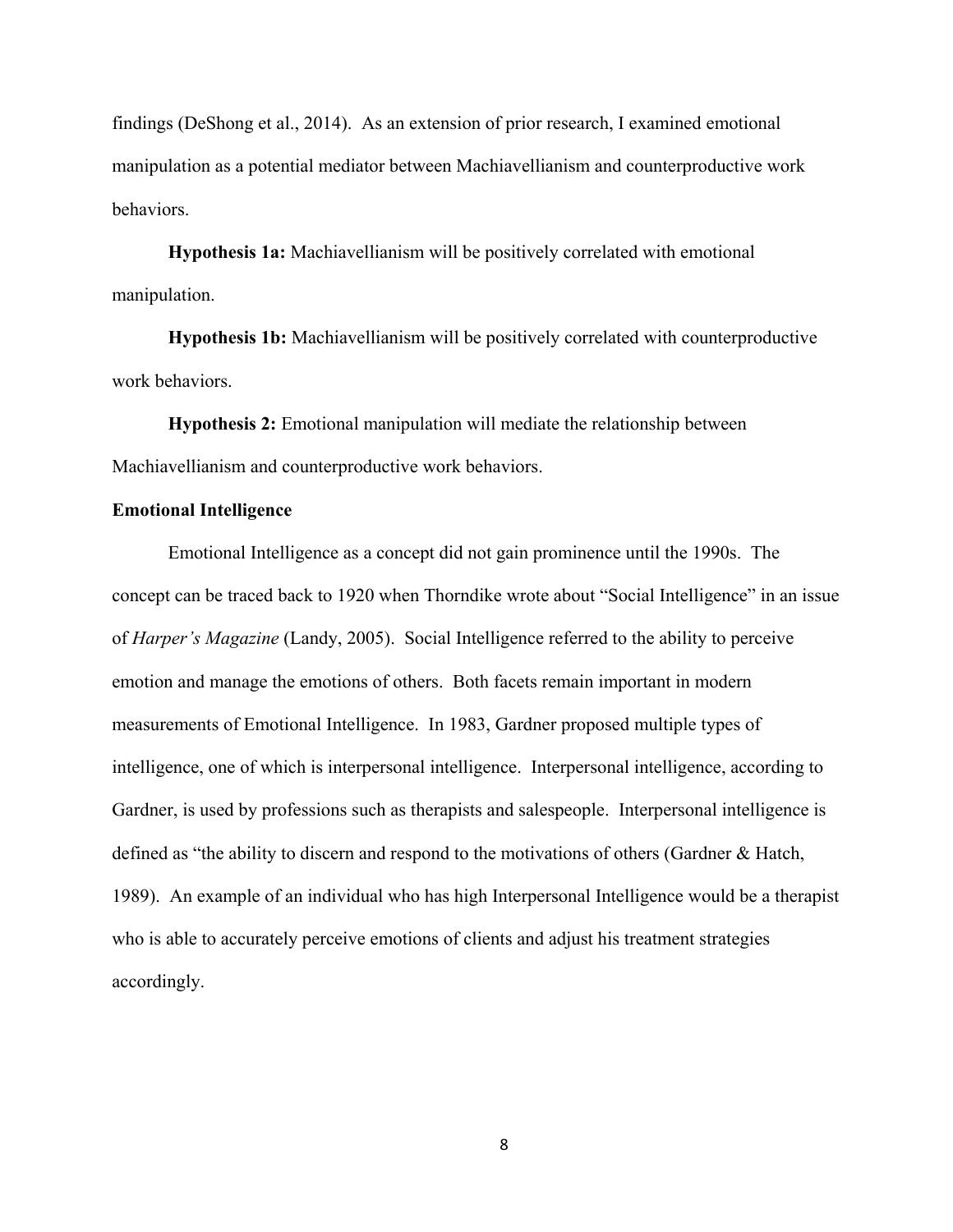#### **Modern Conceptualizations of Emotional Intelligence**

As it is currently known, Emotional Intelligence became prominent in 1990 after Salovey and Mayer (1990) wrote a paper on this topic. Emotional Intelligence is defined as:

"A set of skills hypothesized to contribute to the accurate appraisal and expression of emotion in oneself and others, the effective regulation of emotion in self and others, and the use of feelings to motivate, plan, and achieve in one's life."

Mayer and Salovey are proponents of an ability-based model for Emotional Intelligence. The ability-based model uses questions with correct and incorrect answers. For example, test takers might be asked to review photos of faces and correctly identify the emotion being displayed. For Mayer and Salovey (1990), these answers are developed by a panel of experts. Emotional Intelligence in this model is seen more as an ability, similar to cognitive ability, than as a personality trait. Critics of this approach have stated that the measurement of Emotional Intelligence as an ability may be confounded by general mental ability because of the test having correct and incorrect answers (Landy, 2005). As an alternative, Petrides (2007) introduced Traitbased Emotional Intelligence. Instead of measuring Emotional Intelligence with correct or incorrect answers, Trait-based Emotional Intelligence focuses on surveying behavioral tendencies. Petrides (2007) argues that survey measures parse apart Emotional Intelligence and general mental ability because it does not depend on correct or incorrect answers. In the Traitbased model, Emotional Intelligence is seen as a trainable skill rather than an inherent ability. These types of Emotional Intelligence will be covered more in depth below.

**Ability-based emotional intelligence.** As discussed earlier, Ability-based Emotional Intelligence is measured by administering a test with right and wrong answers. The Ability-based model contains four major facets: perceiving emotion, using emotion to facilitate thought,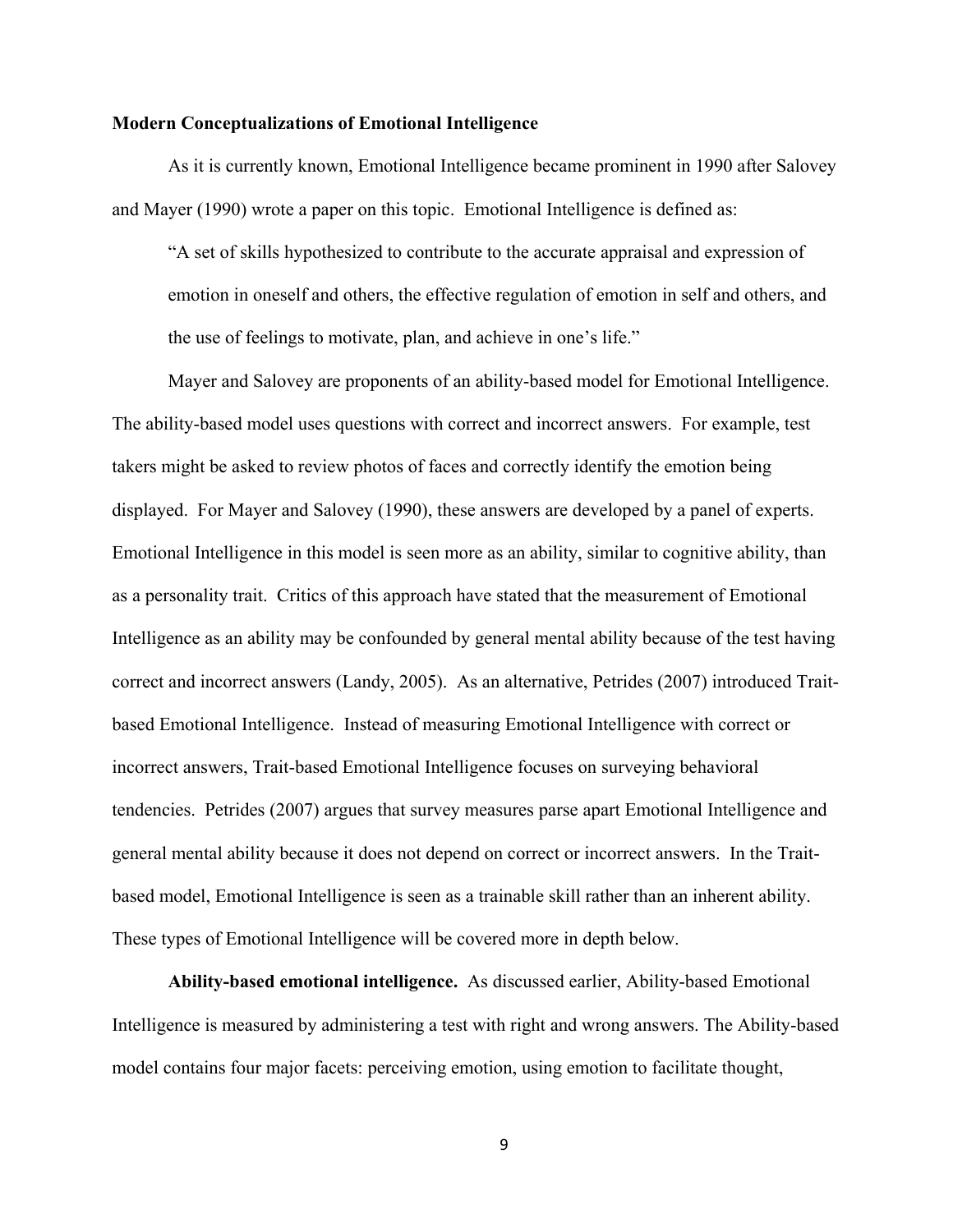understanding emotion and managing emotion in self or others (Mayer, Salovey, Caruso & Sitarenios, 2003). An example of measurement for Ability-based Emotional Intelligence would be showing a subject pictures and judging that person on how accurately she is able to perceive the emotions on the faces of the people in the pictures. Ability-based Emotional Intelligence is typically measured by the MSCEIT (Mayer, Salovey & Caruso Emotional Intelligence Test) (Mayer et al., 2003).

**Trait-based emotional intelligence.** Trait-based Emotional Intelligence differs from Ability-based Emotional Intelligence in two major ways. The first is the survey measure being used instead of tests that have correct and incorrect answers. In this regard, Trait-based Emotional Intelligence is more similar to a personality trait measuring behavioral tendencies than a cognitive ability measuring knowledge about emotions. Another major difference between Ability and Trait-based Emotional Intelligence is that the Trait-based model sees Emotional Intelligence as an attribute that can be boosted through training, unlike the Ability-based model which sees Emotional Intelligence as a stable ability. The most popular method of measurement for Trait-based Emotional Intelligence is the TEIQue (Trait Emotional Intelligence Questionnaire), a psychometrically robust self-report measure with moderately high reliability shows incremental validity above and beyond Five-Factor personality traits and general affect when predicting work-based outcomes (Perez, Petrides & Furnham, 2005). The test predicts outcomes that are relevant to Industrial/Organizational Psychology such as job performance, organizational commitment and responses to workplace stressors. The relevance of this test to organizational outcomes justifies further study into a potential "dark" emotional intelligence.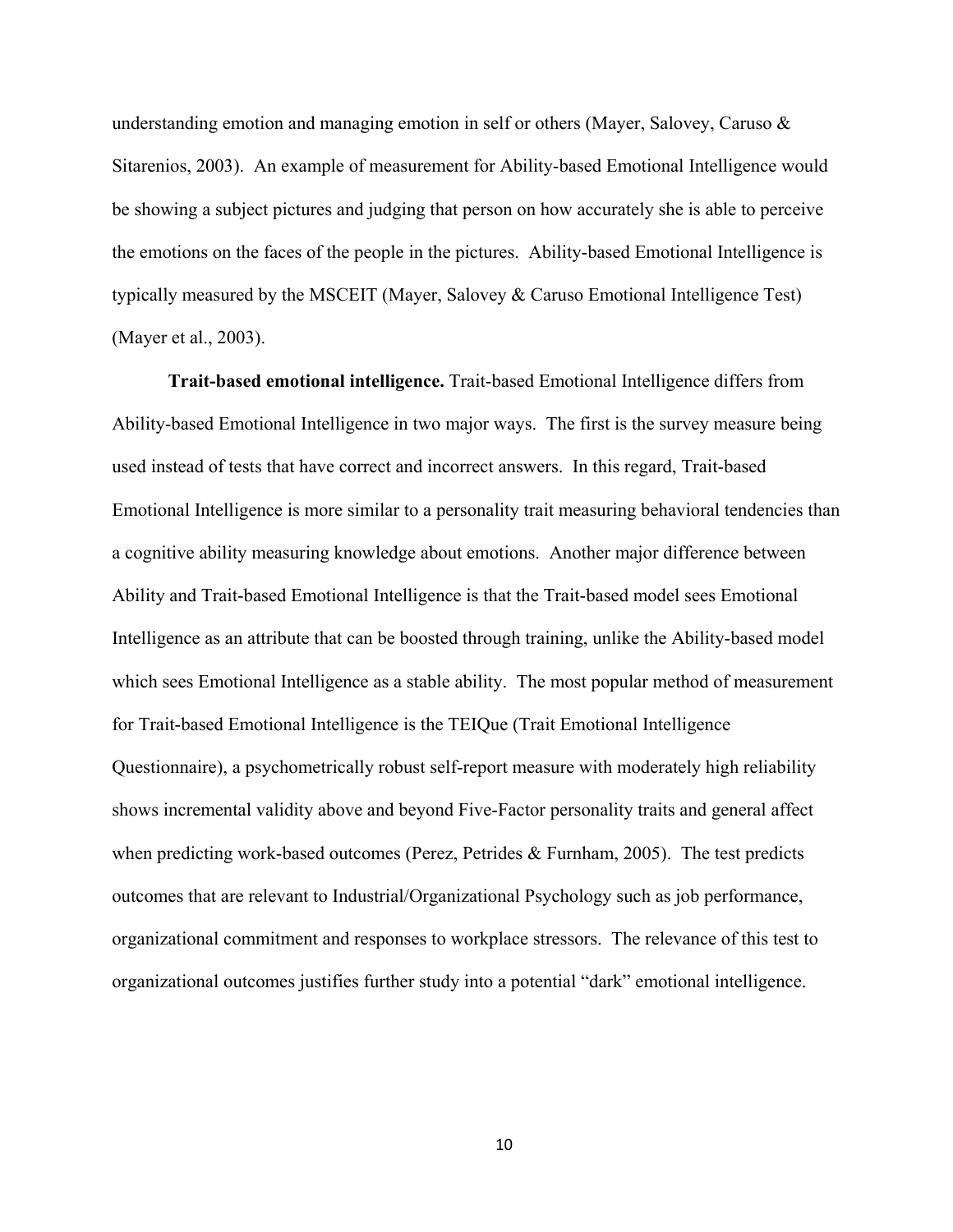#### **Emotional Intelligence and Job Performance**

An important reason to study this topic hinges on its practical implications, especially for personnel selection. General mental ability or *g* remains the most powerful predictor of job performance (Schmidt & Hunter, 2004). If Emotional Intelligence provides incremental validity beyond *g*, it would be worthy of study. Emotional Intelligence might be applicable to job performance at the individual, organizational, and occupational levels. For example, an emotionally intelligent lawyer might be more apt at perceiving and managing emotions of clients, judges, witnesses, and juries. This ability to perceive and manage emotions could make this lawyer more effective at her position and therefore boost job performance.

Cote and Miners (2006) tested a model of cognitive and emotional intelligence and their relationships to job performance. They found that Emotional Intelligence can blunt the negative effects of low *g* on job performance, meaning that emotionally intelligent individuals with low general mental ability will outperform their less emotionally intelligent counterparts. An interaction effect between *g* and emotional intelligence was found. As general mental ability increased, the effect of emotional intelligence on job performance decreased. Those who were high in *g* tended to have higher job performance regardless of emotional intelligence. This finding is important because it provides evidence of the compensatory nature of emotional intelligence on job performance. Another potential research direction might be to look at different types of jobs and how much emotional intelligence matters. For example, workers in the service industry might have a higher need for emotional intelligence than those who work in factory settings.

In a study of employees in the hospitality industry, Lee and Ok (2012) found that emotional intelligence blunted the effects of emotional dissonance, i.e., the gap between one's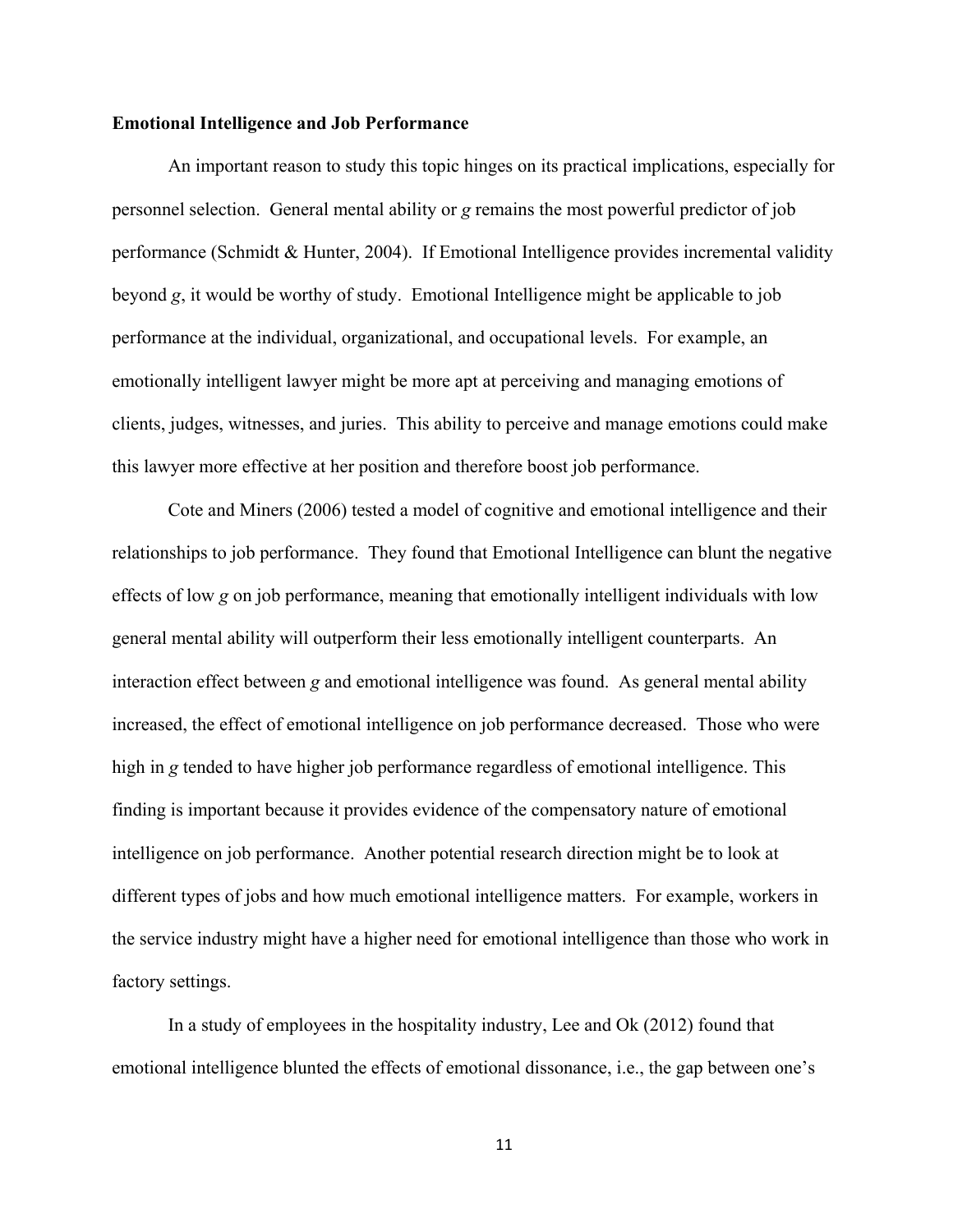true feelings and the feelings that one must present to customers, on job satisfaction. The researchers found that emotional intelligence predicts job satisfaction among hotel employees, with emotionally intelligent employees reporting higher job satisfaction than their less emotionally intelligent counterparts. As will be discussed further below, this suggests that emotional intelligence might blunt the effects of Machiavellianism on employee outcomes. That is, while they might want to manipulate others, emotional intelligence might lead to a better understanding of the social dynamics and cause them to curb their natural tendencies.

Finally, researchers have linked Emotional Intelligence to other work behaviors. Miao, Humphrey, and Qian (2017) found connections between emotional intelligence and both organizational citizenship behaviors and counterproductive work behaviors across studies in a meta-analysis. While ability based emotional intelligence showed weak relationships with both organizational citizenship behaviors ( $\rho = .13$ ) and counterproductive work behaviors ( $\rho = .00$ ), trait-based measures were more strongly correlated with both types of organizational behavior  $(\rho$ 's = .47 and -.33, respectively). Beyond being correlated with counterproductive work behaviors, several other studies have indicated that emotional intelligence is a moderator of counterproductive behavior relationships (Bibi, Karim, & Din, 2013; Krishnakumar, Hopkins, & Robinson, 2017; Zhang, Redfern, Newman, & Ferreira-Meyers, 2016). For example, Zhang et al. (2016) found that emotional intelligence buffered the negative relationship between customer social stressors and counterproductive work behaviors in call center representatives.

Based on this research, I hypothesized that emotional intelligence would be negatively related to counterproductive work behavior. Additionally, because emotional intelligence moderates effects on counterproductive work behaviors, I proposed that emotional intelligence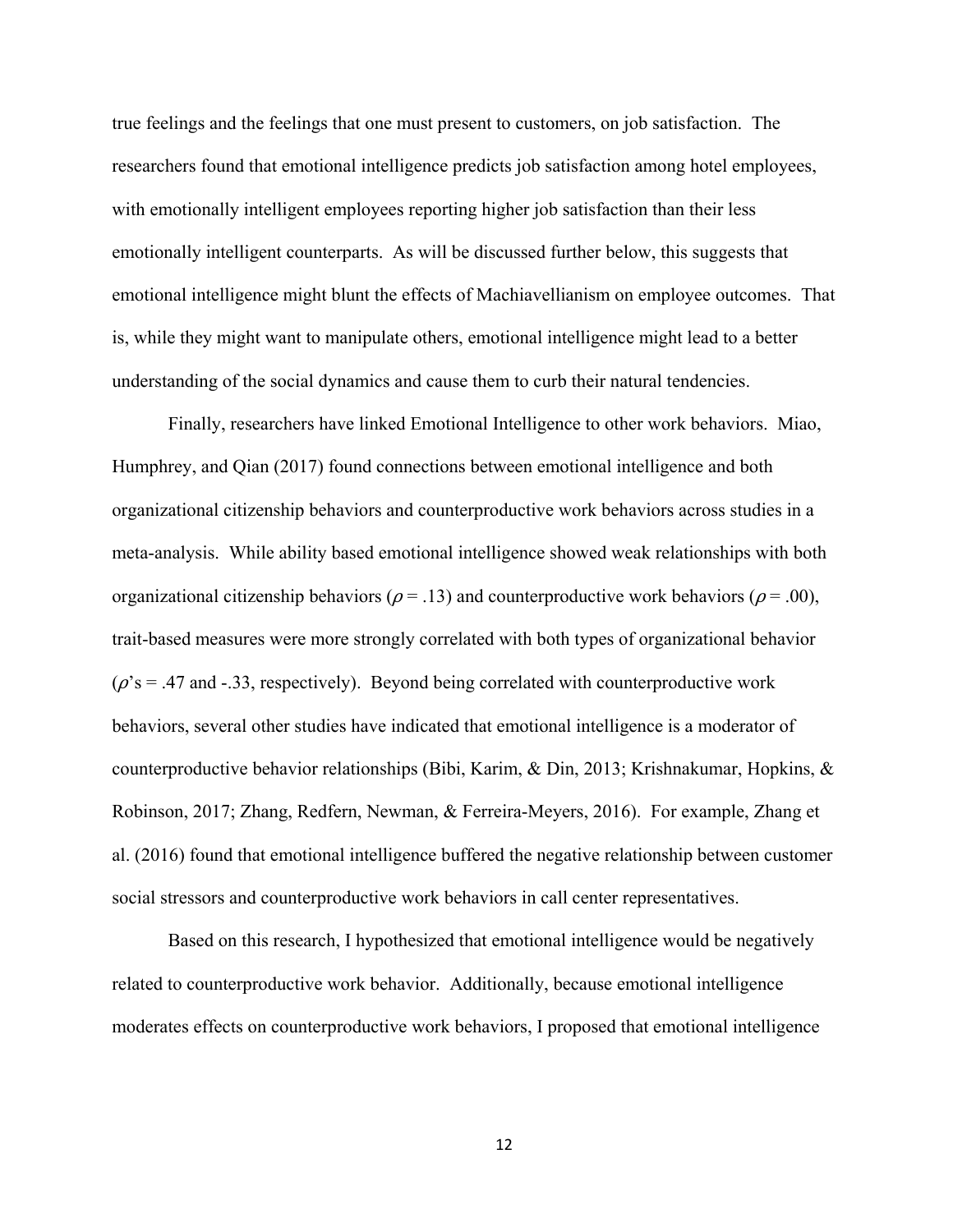would moderate the relationship between Machiavellianism and counterproductive work behaviors.

**Hypothesis 3**: Emotional intelligence will be related negatively to counterproductive work behaviors.

**Hypothesis 4**: Emotional intelligence will moderate the relationship between Machiavellianism and counterproductive work behavior. Specifically, the positive relationship between these variables will decrease as Emotional Intelligence scores increase.

#### **Machiavellianism and Emotional Intelligence**

According to Cote and colleagues (2011), there is mixed evidence regarding the relationship between Machiavellianism and Emotional Intelligence. Cote and colleagues (2011) observed an interaction effect between Machiavellianism and Emotional-Regulation knowledge. Subjects who scored high in both Machiavellianism and Emotional-Regulation knowledge were more likely to engage in interpersonal deviance than those who were high in only Machiavellianism. This finding suggests that there may be a sub-population of Machiavellians who are more capable of regulating their emotions. This group of Machiavellians should be better theoretically at interpersonal manipulation due to their ability to perceive emotions in others and take advantage of situations. In organizational settings, this group may be more likely to successfully manipulate peers and supervisors and climb the organizational ladder more quickly than those who lack that specific combination of traits.

In another experiment, Austin and colleagues (2006) examined whether a "dark side" of Emotional Intelligence exists. One difficulty with measuring Emotional Intelligence is that the current measurements of the construct focus mainly on helping behaviors and other positive traits. Due to this possible positive bias, the negative relationship between Machiavellianism and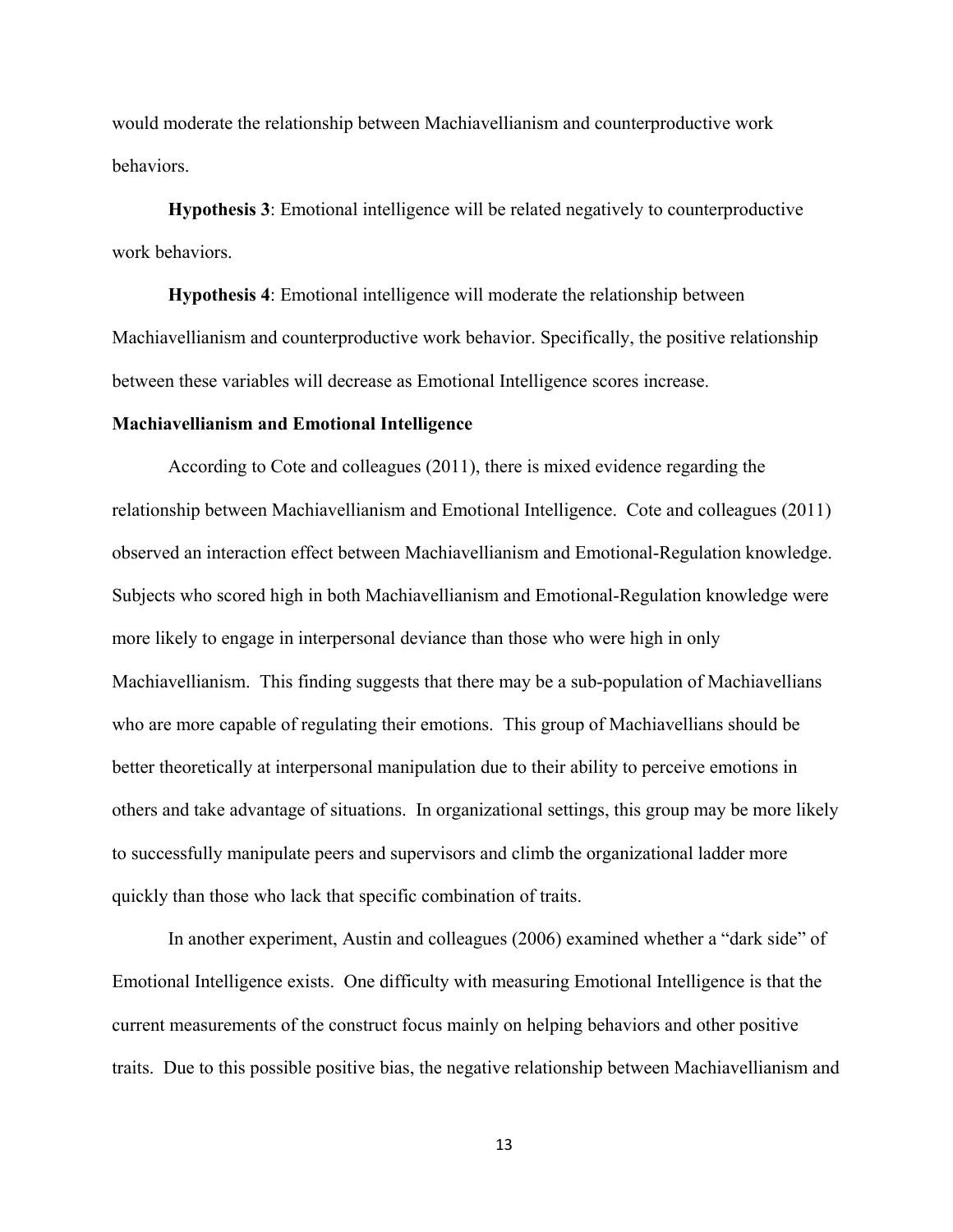Emotional Intelligence  $(r = -.22)$  might not accurately portray the true relationship (Austin et. al 2006). Austin and colleagues concluded that more study on the topic is necessary.

Nagler and colleagues (2014) reviewed relationships between each facet of the Dark Triad and ability-based emotional intelligence. Due to the cold, callous nature of Machiavellians, the researchers hypothesized a relationship between Machiavellianism and social skills as measured by the Social Skills Inventory (Riggio & Carney, 2003). The researchers hypothesized that Machiavellianism would be negatively related to all facets of the Social Skills Inventory. The researchers found that Machiavellianism related negatively to all facets of the Social Skills Inventory with the exception of the Social Control facet. The Social Control facet of the Social Skills Inventory measures an individual's ability to present one's self and manage impressions. Machiavellianism was found to be highly correlated  $(r = .55)$  with Emotional Manipulation. Austin and colleagues (2007) used a 10-item scale to measure emotional manipulation. An example of an item from the Emotional Manipulation Scale is "I can use my emotional skills to make others feel guilty."

The observed negative correlation between Machiavellianism and Emotional Intelligence may be moderated by Agreeableness (O'Connor & Athota, 2013). Generally, Machiavellians are lower in Agreeableness than the general population, which may in turn drive the negative correlation between Machiavellianism and Emotional Intelligence. According to O'Connor and Athota (2013), the negative correlation between Machiavellianism and Emotional Intelligence disappears when Agreeableness is controlled for.

Taking these studies in account, I developed two hypotheses and two research questions about the relationship between emotional intelligence and Machiavellianism. The first hypothesis and the research question focused on the relationship between emotional intelligence and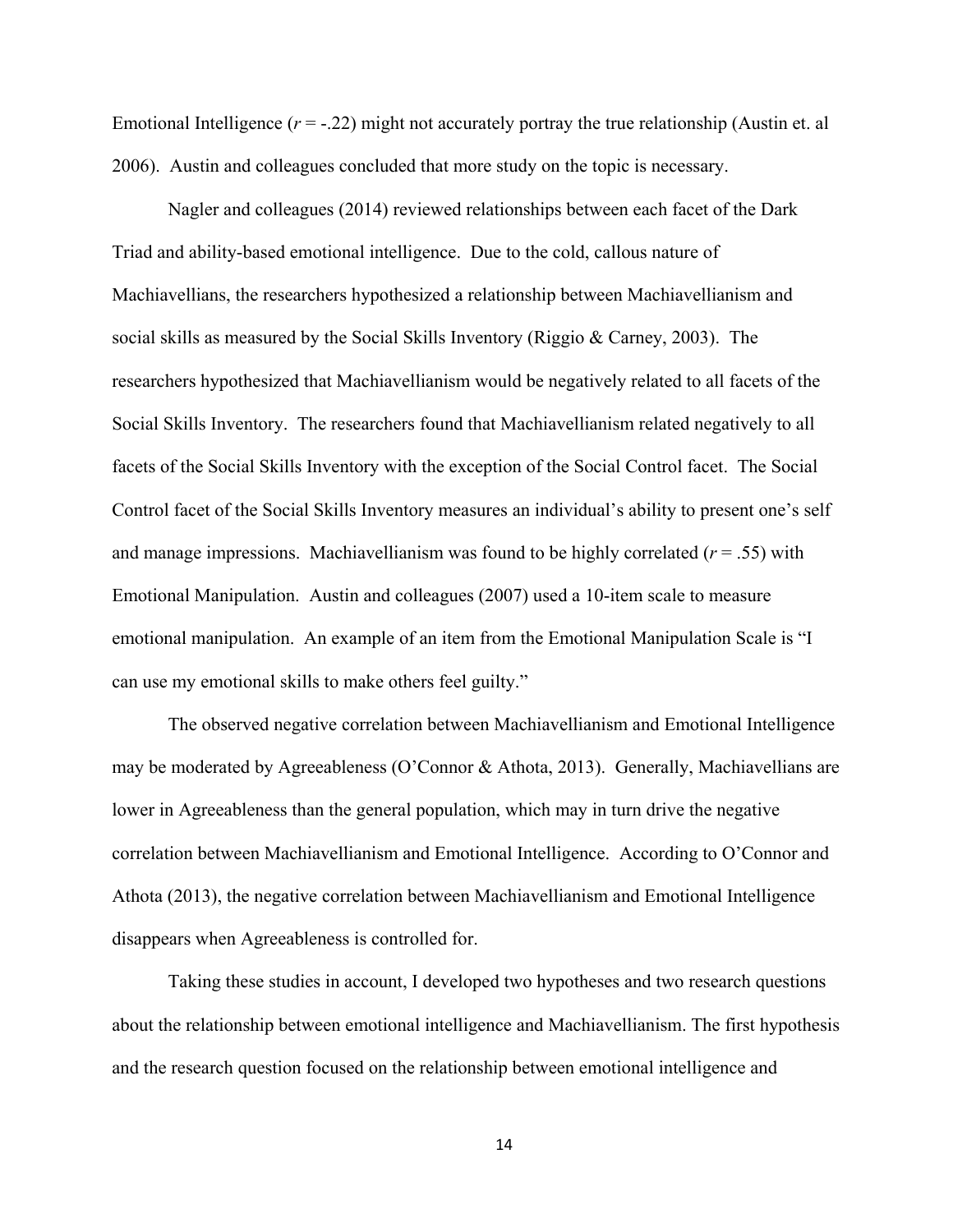Machiavellianism with Hypothesis 1 seeking to replicate the findings of Austin and colleagues (2007). The second hypothesis and research questions sought to replicate and extend the work of O'Connor and Athota (2013) by examining whether the Big Five trait of agreeableness plays a role in the relationship between emotional intelligence and Machiavellianism. Specifically, these analyses focused on whether the relationship between emotional intelligence and Machiavellianism is spurious due to agreeableness or whether the relationship between these variables depends on one's level of agreeableness.

**Hypothesis 5**: Emotional Intelligence scores will be negatively correlated with Machiavellianism scores.

**Hypothesis 6**: Agreeableness will moderate the relationship between emotional intelligence and Machiavellianism. Specifically, this negative relationship will become weaker as Agreeableness scores increase.

#### **Method**

#### **Participants**

This study used a sample from Amazon MTurk. The sample consisted of working adults from a wide variety of occupational backgrounds. Table 1 presents demographic information for participants. The sample contained 78 male, 57 female and one participant that did not disclose gender identity. The ethnic makeup of the sample was 71% Caucasian, 16% African American, 3.7% Hispanic, 8.1% Asian and 1.3% other race/ethnicity. The mean sample age was 35.48 years old with a standard deviation of 10.12 years. The sample age range runs from 21 to 69 years of age.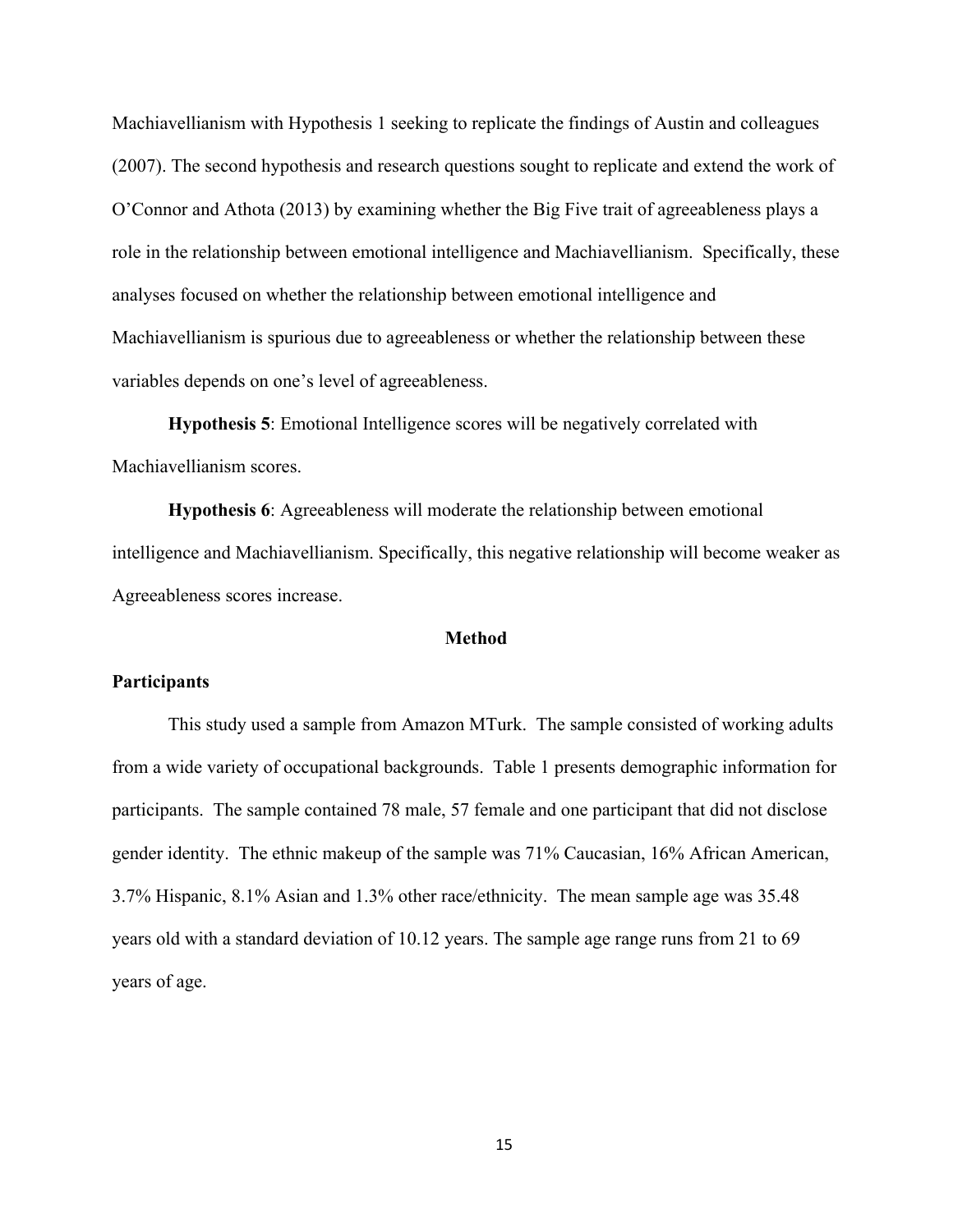#### **Procedure**

I posted a survey containing items to measure Counterproductive Work Behaviors, Emotional Intelligence, Emotional Manipulation and Machiavellianism to Amazon's Mechanical Turk and paid each participant to complete the full survey. The survey began with an informed consent page and a reminder to answer each item honestly. The survey contained demographic information as well as a space for each participant to type their job title. Participants then filled out questionnaires containing items for Machivellianism, Agreeableness, Emotional Manipulation, Emotional Intelligence and Counterproductive Work Behaviors.

#### **Measures**

**Counterproductive work behavior.** I measured counterproductive work behaviors by using the Bennett-Robinson Workplace Deviance scale (Bennett & Robinson, 2000). The scale contains twelve items on organizational deviance and seven items on interpersonal deviance. One example of an organizational counterproductive work behavior is "worked on a personal matter at work." An example of an interpersonal counterproductive work behavior is "cursed a coworker while at work." The internal reliabilities of organizational and interpersonal counterproductive work behaviors are .81 and .78. The response format included seven options, with a 1 indicating no engagement in that behavior and a 7 indicating daily participation. For workplace deviance scale items, see Appendix A.

**Emotional intelligence.** To measure emotional intelligence, I used the Trait Emotional Intelligence Questionnaire-Short form or TEIQue-SF (Petrides, 2009). The TEIQue-SF is a 30 item inventory that covers five different facets of Emotional Intelligence. The facets are Adaptability, Emotionality, Self-Control, Sociability and Well-Being. The reliability of the global Emotional Intelligence measure is .88. A sample item from this scale is "Expressing my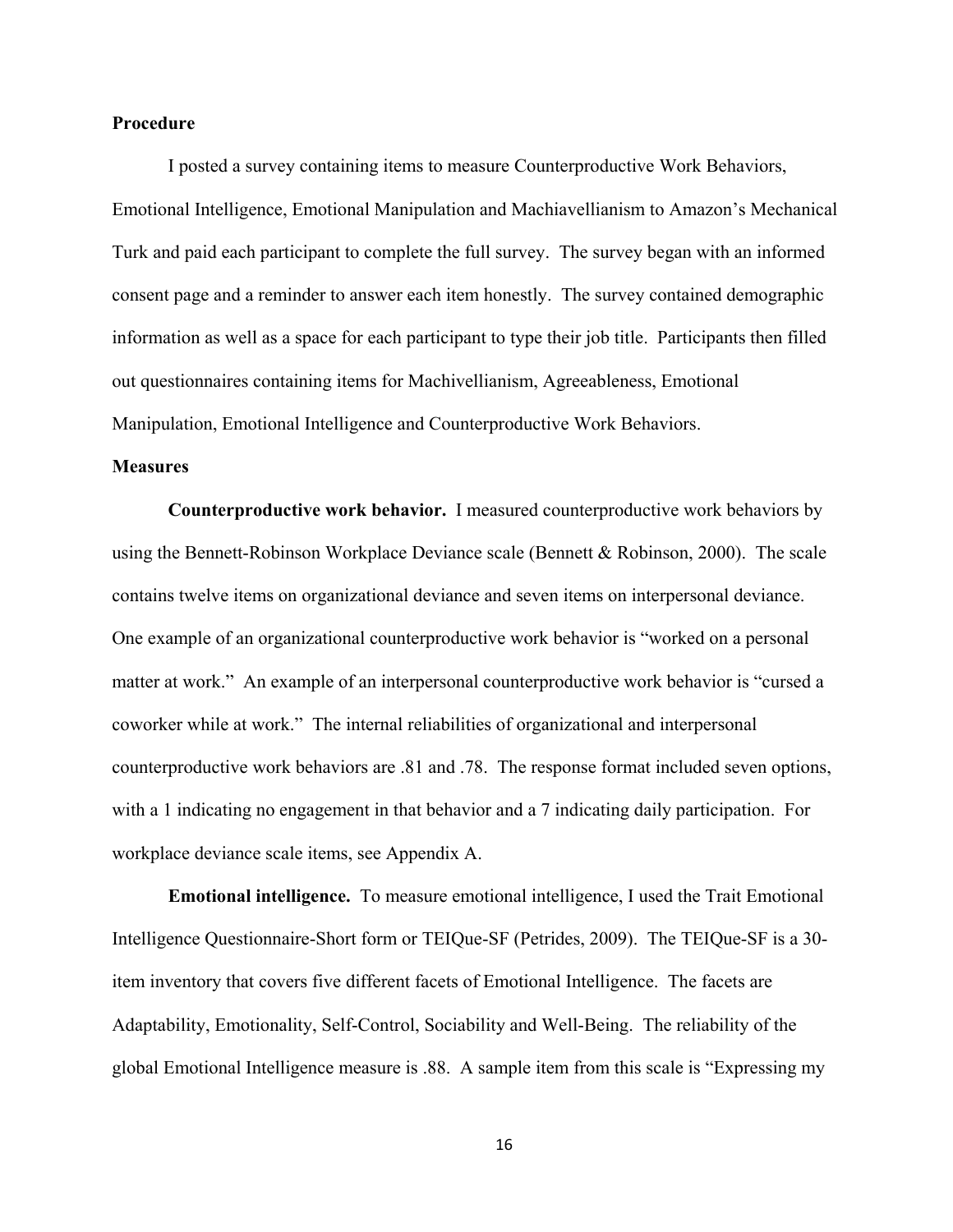emotions with words is not a problem for me." I used a five-point response format with options ranging from "Strongly Disagree" to "Strongly Agree." For list of items, see Appendix B.

**Emotional manipulation.** To measure Emotional Manipulation, I used the Emotional Manipulation Scale (Austin et al., 2007). The scale contains 41 items and three facets: emotional manipulation, poor emotion skills and concealment. The first facet contains items about emotional manipulation. An example item is "I know how to embarrass someone to keep them from behaving in a certain way." The second facet contains items about poor emotion skills. An example item is "I feel I lack emotional skills." The third facet contains items about concealment. An example item is "When someone has made me upset or angry, I tend to conceal my feelings." The internal reliabilities of emotional manipulation, poor emotion skills and concealment are .88, .66, and .73 respectively (Austin et al., 2007). The response format included seven options ranging from "strongly disagree" to "strongly agree." For a list of items, see Appendix C.

**Agreeableness.** I measured agreeableness with a 10-item inventory from the International Personality Item Pool (IPIP) that measures different dimensions of the Five-Factor Model (Goldberg et al., 2006). The scale contains ten items for each for the facets of Openness, Conscientiousness, Extraversion, Agreeableness, and Neuroticism. However, I only used the items for agreeableness. I used a five-point response format with options ranging from "strongly disagree" to "strongly agree." An example of an item for agreeableness is "I have a good word for everyone." The internal reliability for Agreeableness is .83 (Austin et al., 2007).

**Machiavellianism.** I measured Machiavellianism using the Machiavellian Personality Scale (Dahling, Whitaker & Levy, 2009). The scale contains sixteen items and four facets. The facets are cynical attitudes towards others, amoral manipulation, desire for power, and desire for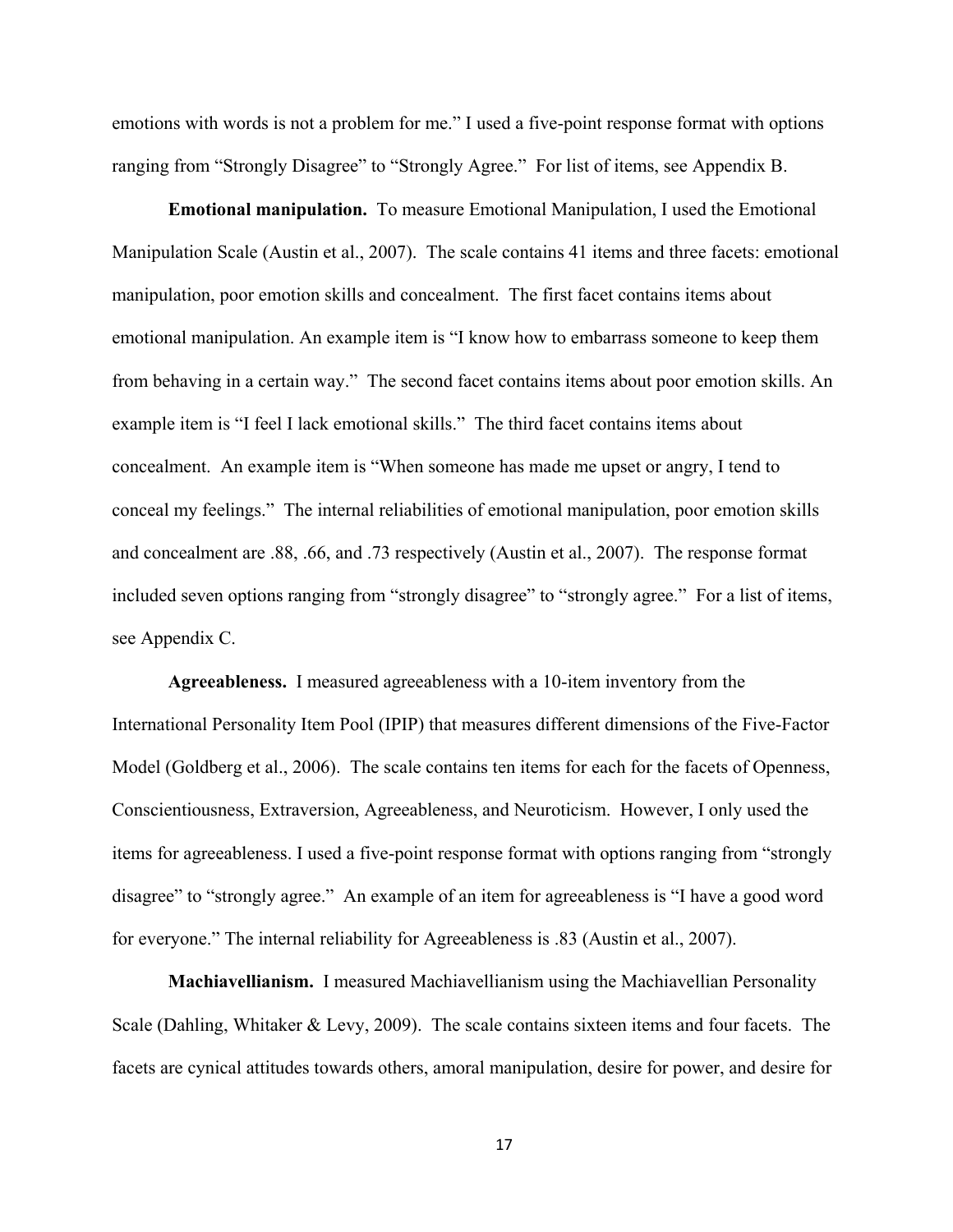wealth. An example item for cynical attitudes is "People will do what they can to get ahead." An example item to measure amoral manipulation is "I am willing to tell lies to others if it suits my goals." Example items for power and desire for wealth are "I enjoy dominating interpersonal interactions" and "I want to be rich and powerful someday" respectively. The reliability of the sixteen item Machiavellian Personality Scale is .82. The reliabilities for the facets of amorality, desire for status, desire for power and distrust of others are .83, .72, .70 and .75 respectively. I used a five-point response format with options ranging from "Strongly Disagree" to "Strongly Agree" for each item. For my study, I focused on the global measure of Machiavellianism because of an interest in the relationship between Machiavellianism as a general personality trait. For full list of items, see Appendix D.

#### **Results**

Table 2 presents the means, standard deviations, and intercorrelations of study variables. Hypotheses 1, 3, and 5 were tested with correlation coefficients. Hypothesis 2 was tested with bootstrapped confidence intervals of the indirect effect via the processr package (White, 2018). Hypotheses 4 and 6 were tested with moderated regression.

As shown in Table 2, correlation coefficients between all variables were statistically significant. In Hypothesis 1a, I predicted a positive relationship between Machiavellianism and Emotional Manipulation. This hypothesis was supported with a statistically significant correlation between levels of Emotional Manipulation and Machiavellianism (*r* = .81, *p* < .001). Similarly, Hypothesis 1b predicted a positive correlation between Machiavellianism and Counterproductive Work Behaviors and was supported by a statistically significant relationship between the two variables ( $r = .62$ ,  $p < .001$ ).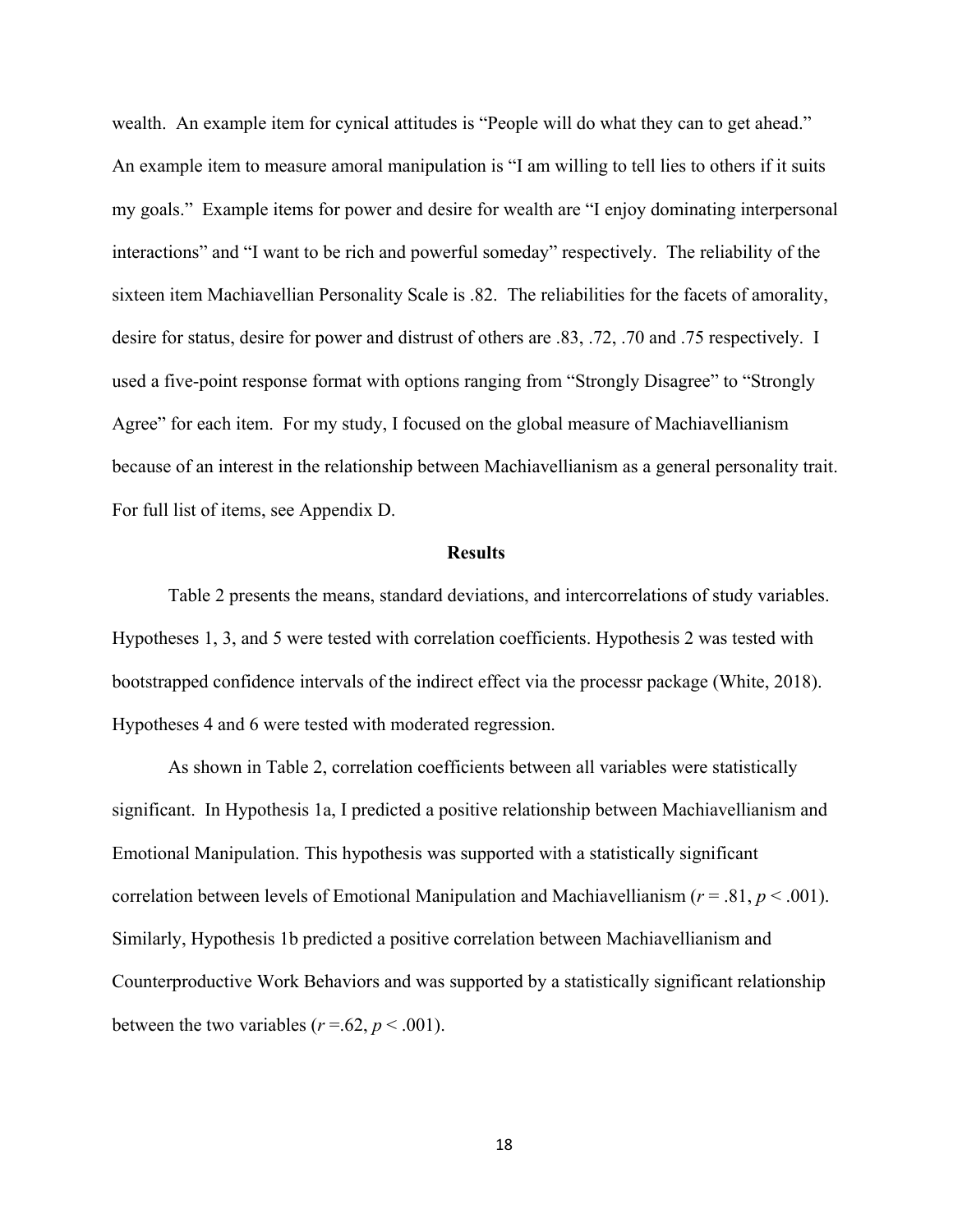Hypothesis 2 predicted that Emotional Manipulation would mediate the relationship between Machiavellianism and Counterproductive Work Behaviors. I tested this using several steps. First, I tested for a direct effect of Machiavellianism on Counterproductive work behaviors. This relationship was significant,  $b = .99$  *(SE* = .14), 95% CI = .66-1.26. Next, I examined the indirect effect of Machiavellianism on Counterproductive Work Behaviors through Emotional Manipulation using bootstrapping. This was significant,  $b = .75$ , 95% CI = .50 – 1.07. In addition, the direct effect of Machiavellianism became statistically nonsignificant when controlling for Emotional Manipulation,  $b = .25$  ( $SE = .19$ ), 95% CI =  $-.07 - .62$ . Taken together, these results suggested that Emotional Manipulation fully mediate the relationship between Machiavellianism and Counterproductive Work Behaviors, supporting Hypothesis 2.

I predicted with Hypothesis 3 that Emotional Intelligence would be negatively related to Counterproductive Work Behaviors; this hypothesis was supported,  $r = -0.48$ ,  $p \le 0.01$ . Results suggested that those with higher self-reported Emotional Intelligence were less likely to engage in Counterproductive Work Behaviors than those who reported lower levels of Emotional Intelligence.

In Hypothesis 4, I stated that Agreeableness would moderate the relationship between Machiavellianism and Counterproductive work behaviors such that higher levels of Agreeableness will/fix weaken the relationship between Machiavellianism and Counterproductive Work Behavior. When regressing Counterproductive Work Behaviors onto Machiavellianism and Agreeableness, the interaction term was not significant,  $b = -0.21$  (0.14), *p* = .14, indicating no moderation effect was present.

I predicted in Hypothesis 5 that Emotional Intelligence would negatively relate to Machiavellianism. This hypothesis was supported,  $r = -.48$ ,  $p < .001$ . This suggested that those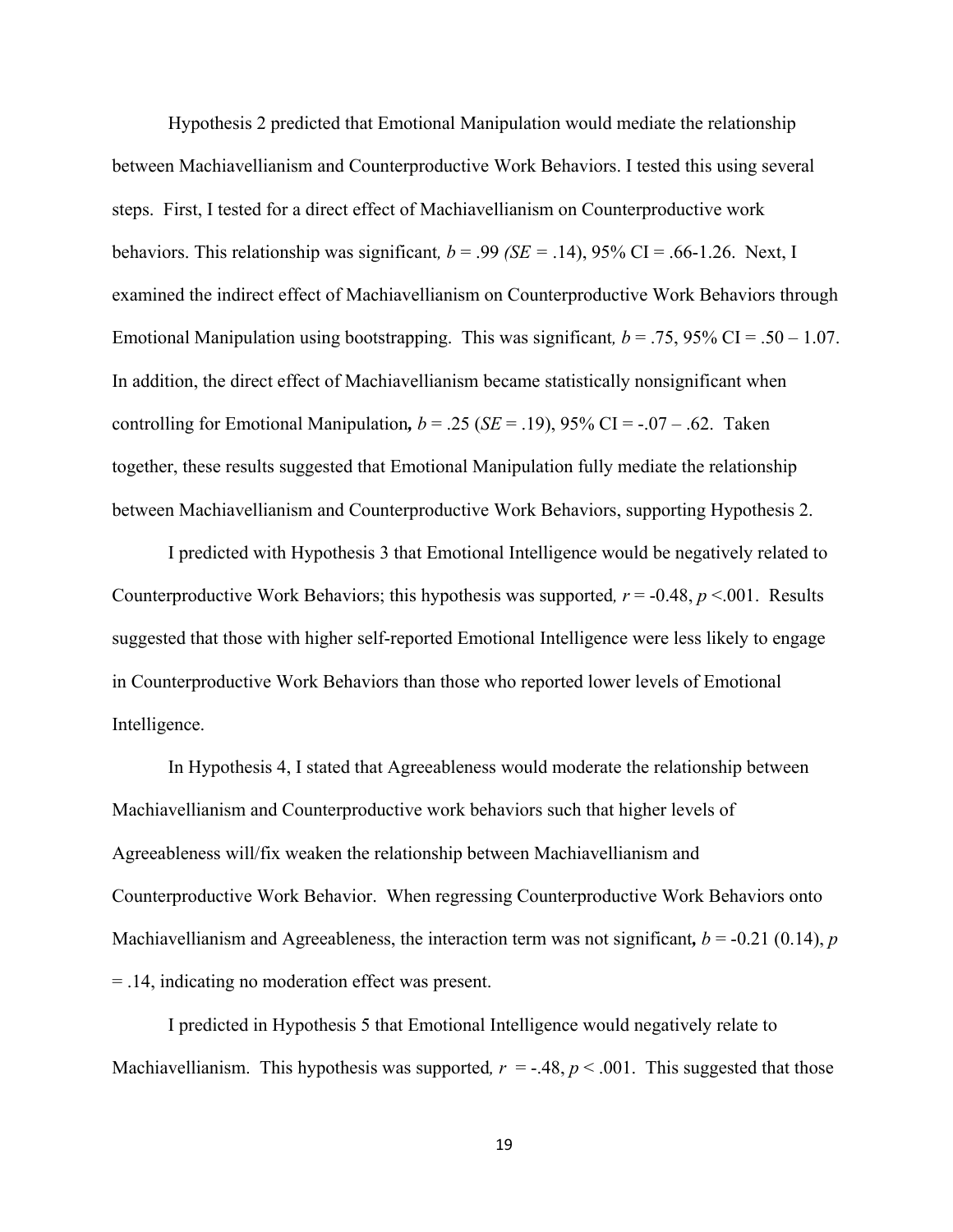in the sample who reported higher levels of Emotional Intelligence were less likely to endorse Machiavellian tendencies and behaviors reflected in the survey.

In Hypothesis 6, I stated that Agreeableness would moderate the relationship between Machiavellianism and Emotional Intelligence such that higher Agreeableness scores would weaken the negative relationship between Machiavellianism and Emotional Intelligence. This was not supported. Though the interaction term between Machiavellianism and Agreeableness was significant,  $b = -0.26$  (SE = .08),  $t = .56$ ,  $p = .001$ , it was in the opposite direction of the hypothesized relationship. The relationship between Machiavellianism and Emotional Intelligence was not significant at Agreeableness levels one standard deviation below the mean**,**  $b = -0.03$  (SE = .07),  $t = -0.035$ ,  $p = 0.12$ , but the relationship was significant at one standard deviation above the mean,  $b = -0.46$  (SE = .10),  $t = -4.52$ ,  $p < 0.001$ . These results indicated that when Agreeableness increased, Machiavellianism became increasingly predictive of Emotional Intelligence scores with Machiavellianism negatively predicting Emotional Intelligence scores.

#### **Discussion**

In an organizational context, Machiavellianism is worthy of study due to a tendency for employees with Machiavellian tendencies to advance within organizations at higher rates than those with fewer Machiavellian tendencies (Spurk, Keller & Herschi, 2016). This trend makes it possible that Machiavellian employees are overrepresented in positions of power and authority within organizations where deception and interpersonal bullying to suit individual goals can greatly damage an organization due to the decisions of those individuals impacting wider ranges of the workforce. One goal of the present study was to identify the place of Emotional Manipulation in the relationship between Machiavellianism and Counterproductive Work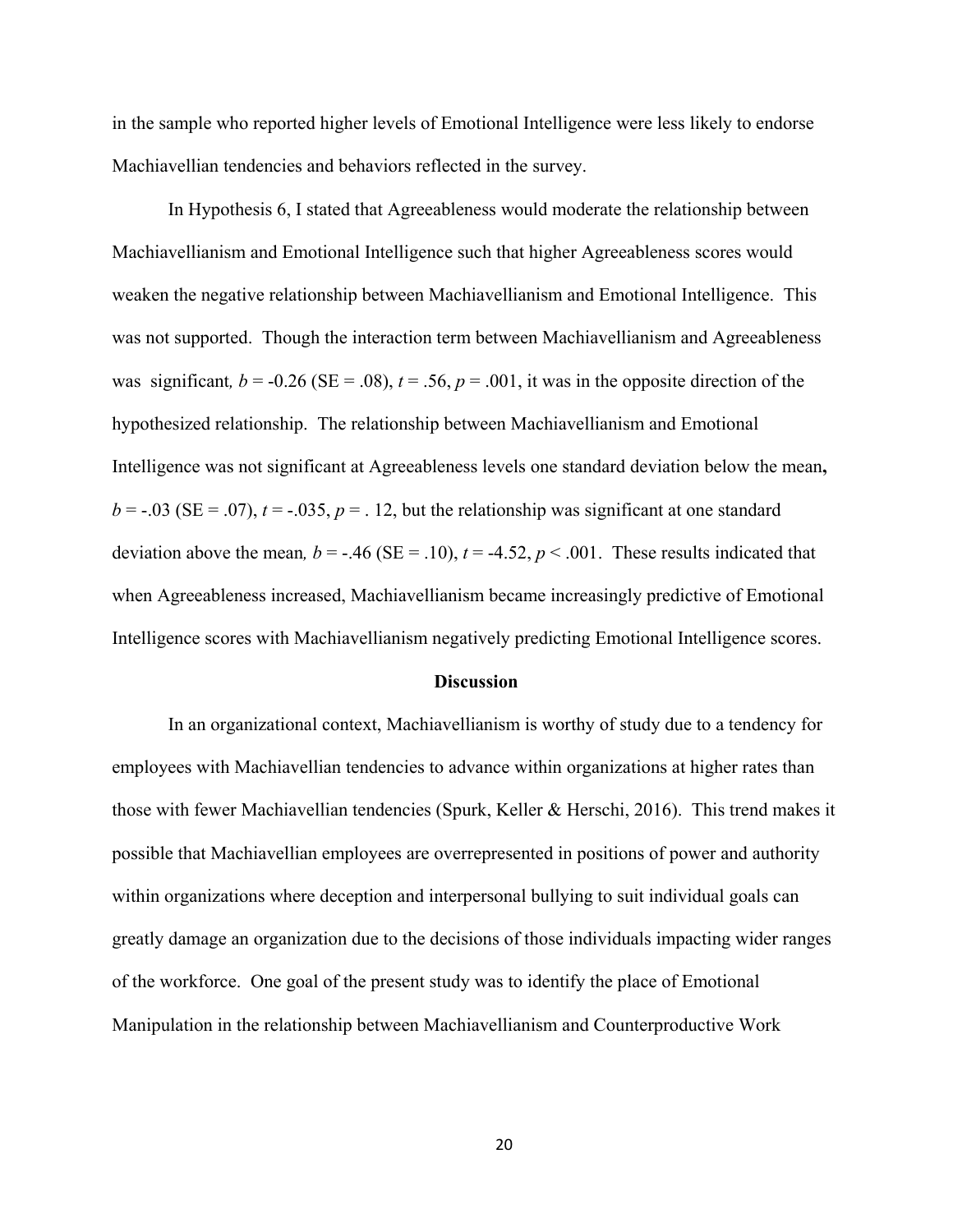Behaviors. Another aim is to find whether the traits of Agreeableness or Emotional Intelligence may impact the relationship between Machiavellianism and Counterproductive Work Behaviors.

According to Dahling, Whitaker and Levy's (2009) model of Machiavellianism, people that engage in Machiavellian behaviors operate amorally with only self-serving goals in mind. Machiavellians might not seek out interpersonal manipulation for its own sake, but they do not allow moral principles of honesty or fairness towards others to stand between themselves and their goals. Similarly, Austin et al.'s (2007) emotional manipulators employ a use of both soft and hard tactics to elicit desirable perceptions of themselves or desirable behavioral responses from their targets. The results of the present study showed a very high correlation between Machiavellianism and Emotional Manipulation, replicating the prior findings of Austin et al (2007). More specifically, this high correlation is caused by the shared properties of indifference towards others, goal-oriented behaviors and use of calculated interpersonal strategies to obtain personal goals with little consideration for the benefit of other individuals or organizations that the subject may belong to. My results showed a very robust positive correlation between Machiavellianism and Emotional Manipulation, replicating the findings of Austin and colleagues (2007).

 An aim of this study is to identify Emotional Manipulation as an avenue by which Machiavellians carry out Counterproductive Work Behaviors against others. I hypothesized a mediated relationship by which Machiavellian tendencies lead to an increased propensity to use Emotional Manipulation that is measurable in the form of Counterproductive Work Behaviors. The results supported the hypothesized mediation, where the relationship between Machiavellianism and Counterproductive Work Behaviors became non-significant when accounting for Emotional Manipulation. In this theoretical framework, Emotional Manipulation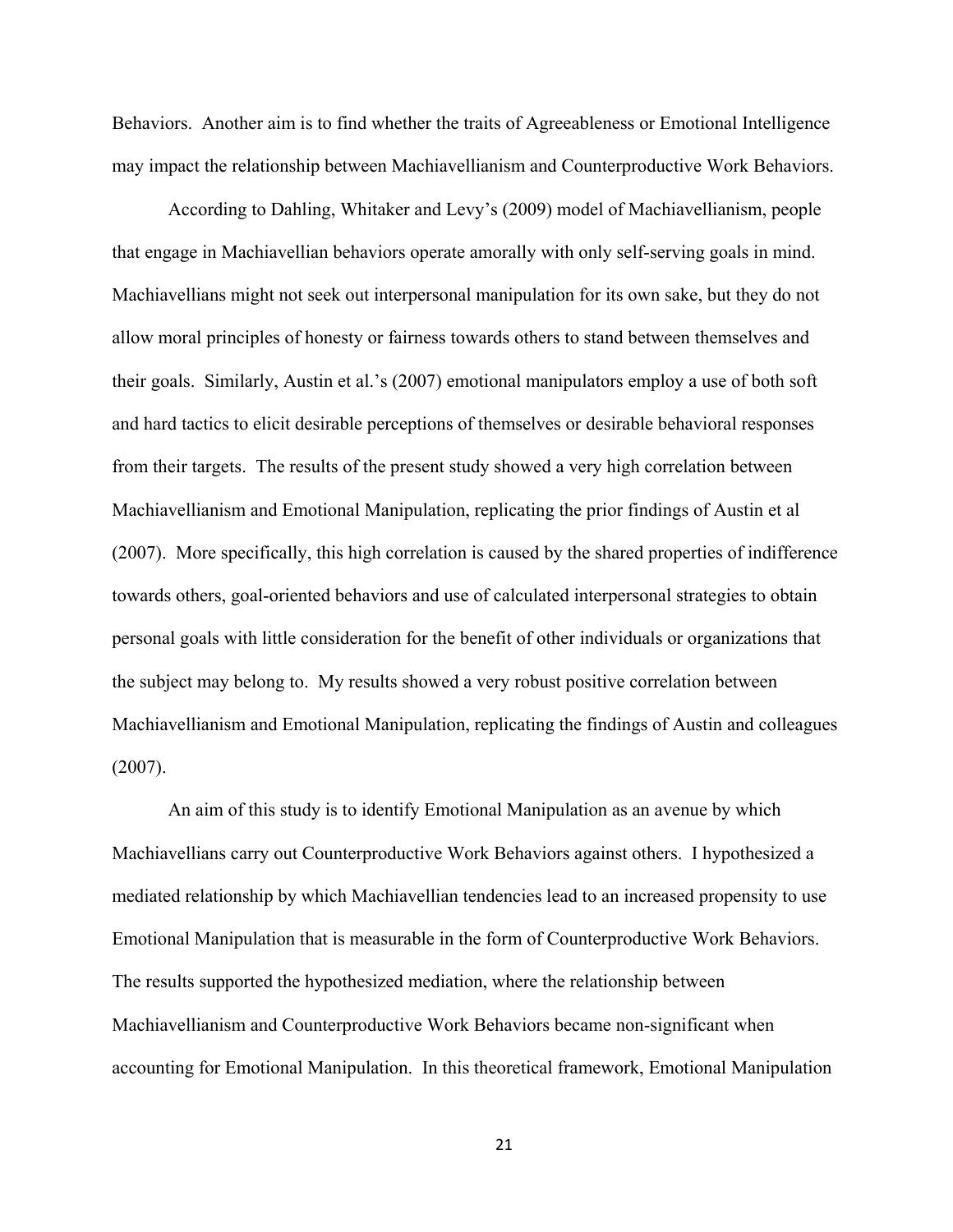is a favored tool for Machiavellians to carry out their agendas within organizations, perhaps a real-world example faithful to Machiavelli's original writing. Furthermore, this finding adds to the prior research by DeShong et al. (2014) by being the first to consider Emotional Manipulation as a mediating variable between Machiavellianism and Counterproductive Work Behaviors. This finding in the present study indicates that Emotional Manipulation may be one of the favored methods for carrying out Counterproductive Work Behaviors in the workplace for individuals with Machiavellian tendencies.

The Five-Factor facet of Agreeableness may be thought of as a direct contradiction to the main components of Machiavellianism. Where Machiavellians are scheming, individualistic, cynical and ready to harm others to suit personal goals, those with tendencies towards Agreeableness are cooperative, compassionate, and ready to see the best in others. Our results found a very strong negative correlation between Machiavellianism and Agreeableness, which supports conventional wisdom and prior literature concerning the relationship of the two variables (Dahling, Whitaker & Levy, 2009).

 A more meaningful question addressed by the present study is to what extent Agreeableness strengthens or weakens the relationship between Machiavellianism and Counterproductive work behaviors. My results found a non-significant interaction term between Machiavellianism and Agreeableness when predicting Counterproductive Work Behaviors, meaning that there is not support for a theoretical framework where higher tendencies towards Agreeableness diminish the relationship between Machiavellianism and Counterproductive Work Behaviors. Machiavellian individuals tended engage in more Counterproductive Work Behaviors regardless of their level of Agreeableness.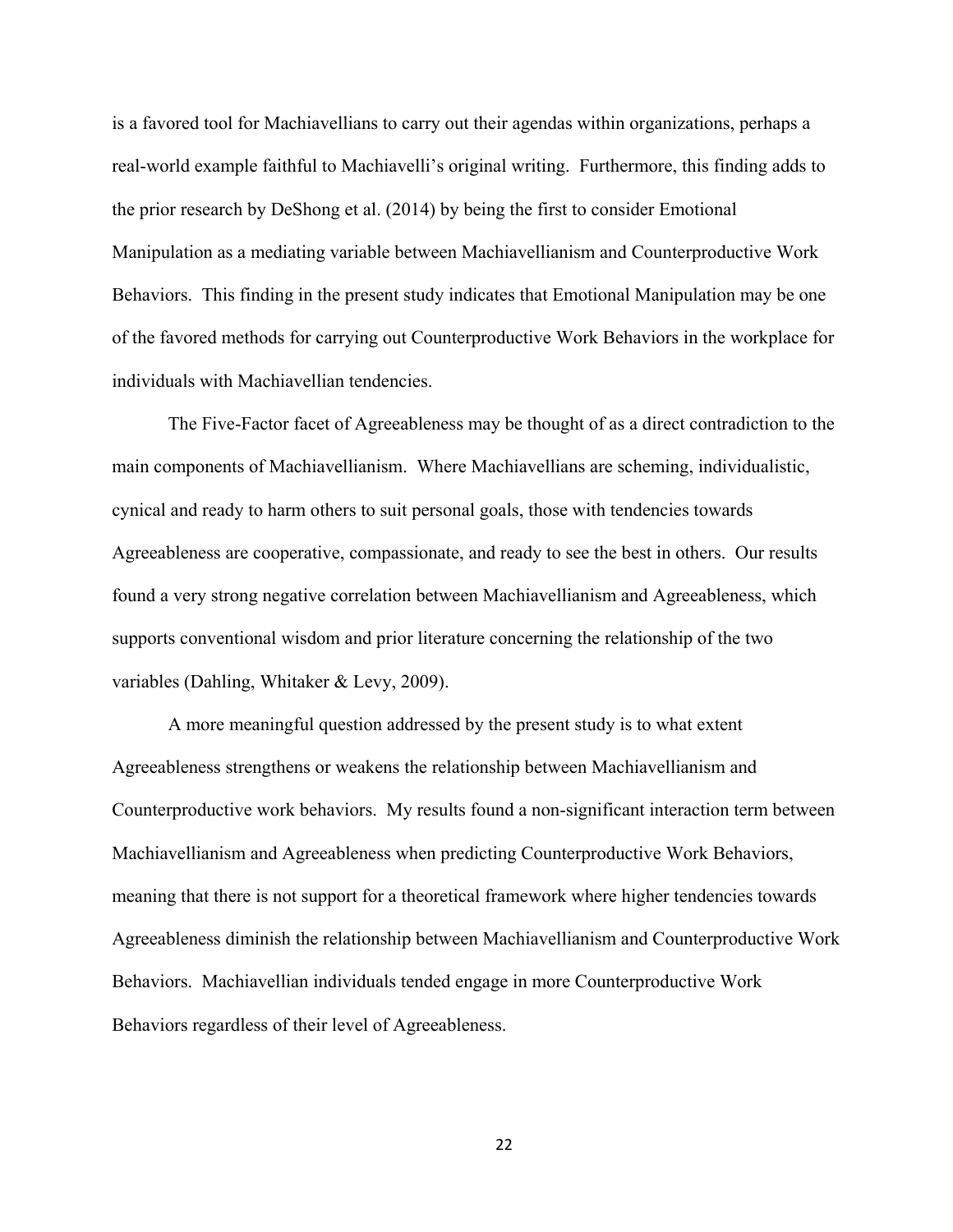Another aim of the present study is to investigate the role of Emotional Intelligence with Machiavellianism, Emotional Manipulation and Counterproductive Work Behaviors. Trait Emotional Intelligence as described by Perez, Petrides and Furnham (2005) is a self-reported ability of an individual to recognize and regulate emotions in one's self and others. This construct has some intuitive overlap with Machiavellianism and Emotional Manipulation in the regard that all of these constructs involve perceiving and managing the emotions of others. However, prior literature has found a robust negative relationship between Emotional Intelligence and both dark constructs. The results of the present study found very strong negative relationships between Emotional Intelligence and both Machiavellianism and Emotional Manipulation. These results suggest that Machiavellians and Manipulators are actually very poor at actually perceiving and managing the emotions of others and use other mechanisms to elicit desired responses from others.

I tested a possible moderating relationship between Machiavellianism and Agreeableness when predicting Emotional Intelligence. My hypothesis stated that as Agreeableness levels increased, the strong negative relationship between Machiavellianism and Emotional Intelligence would soften. My results found a significant interaction effect between Machiavellianism and Agreeableness predicting Emotional Intelligence, such that as Machiavellianism levels increased, the relationship between Agreeableness and Trait Emotional Intelligence weakened. Simply put, for individuals higher in Agreeableness, Trait Emotional Intelligence and Machiavellianism are negatively related, but this relationship is not significant for individuals with lower levels of Agreeableness. Though the interaction was significant, it was in the opposite of the hypothesized relationship and therefore did not support Hypothesis 6.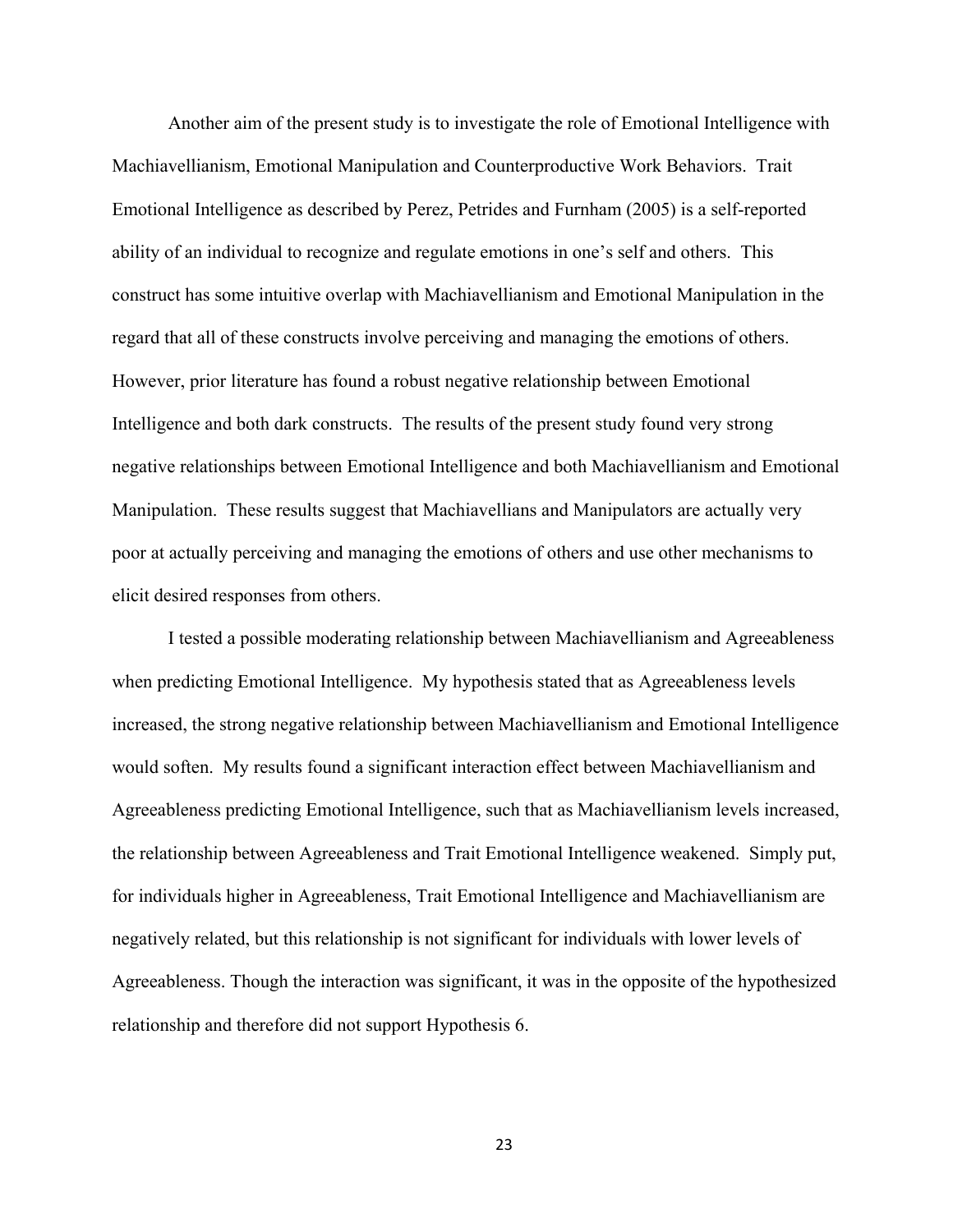#### **Limitations**

The first limitation of the present study is the number of subjects that were eliminated post data-collection for failing the attention checks. Roughly half of my MTURK sample data was not usable, and nearly one third of that unusable data was generated by subjects who did not answer any questions. It may be worth exploring whether this occurred because of the nature of conducting surveys online.

Correlational designs are limited in scope because of their inability to infer cause to findings. Though we were able to confirm all of our hypotheses with the exception of Hypothesis 4, we are unable to infer cause due to a lack of temporal precedence. We are able to tell where covariation between our measures occurs, but lack to the ability to determine how or why those covariations occur. If there is a way to create temporal precedence in a laboratory it may be a superior option to MTURK surveys for inferring causality, however most of these constructs are based on individual personality differences which would make this a difficult task.

Self-report data also has its own limitations due to social desirability bias, carelessness when responding and other sources of bias that may cause a subject to answer inaccurately. Selfserving biases are especially pertinent when asking subjects about counterproductive work behaviors they may or may not have committed. We took steps to address some of these concerns, namely adding attention checks to three of our question blocks in our MTURK survey. Additionally, we ensured participants that answers would be kept confidential and any personal identifying information would be removed.

 Another shortcoming of the present study comes from multicollinearity concerns, as some of the constructs measured are very similar to one another. For example, Emotional Manipulation and Machiavellianism are nearly perfectly positively correlated with one another.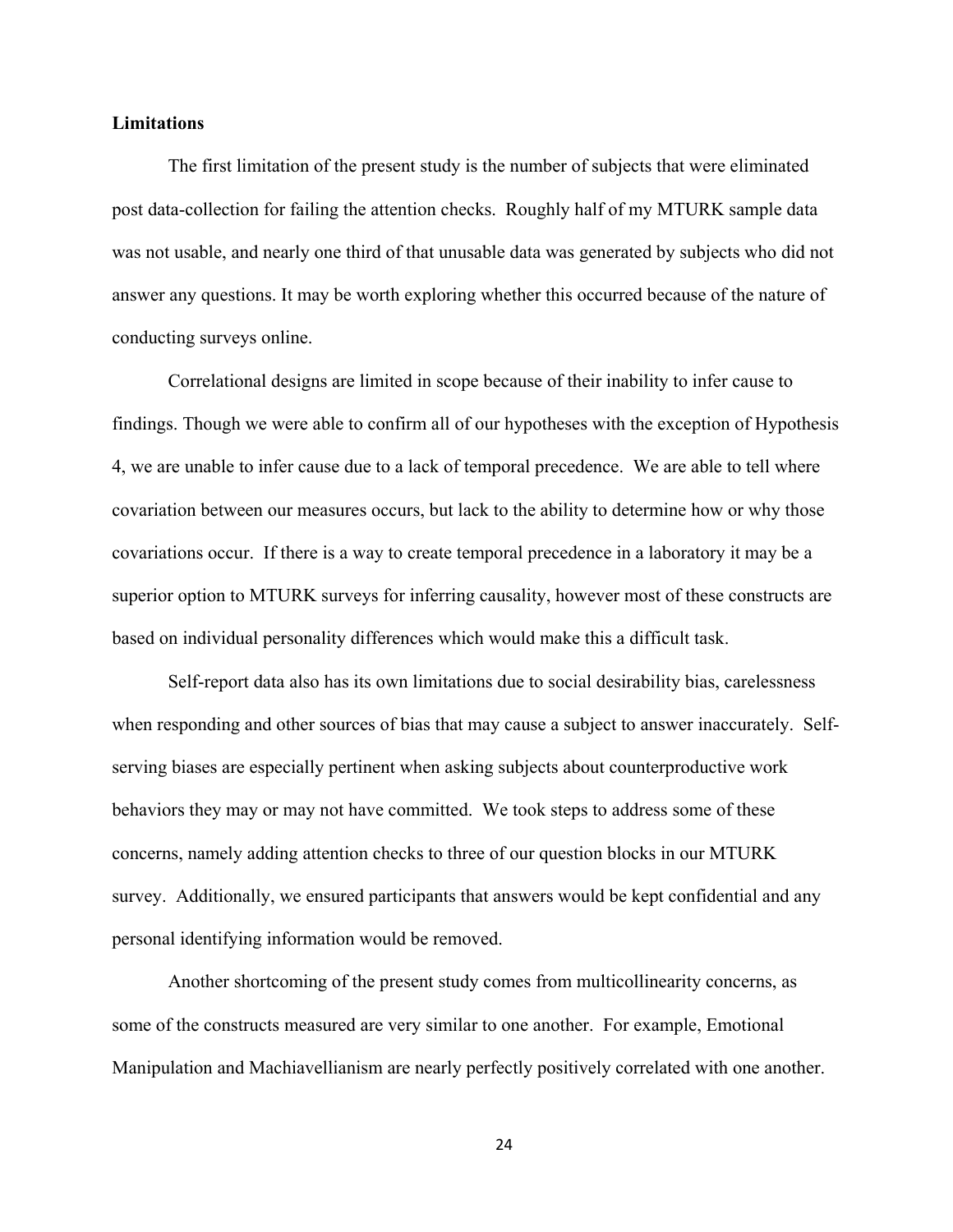The use of Trait-Based Emotional Intelligence in this study is also sure to meet some criticism by researchers who favor Ability-Based Emotional Intelligence measures. It is possible that the results found in this study will not match because Ability-Based tests for Emotional Intelligence see it as a competency whereas the Trait-Based survey questions used in this study captured the participants' beliefs about their competencies when recognizing and regulating emotions in themselves and others.

#### **Future Research**

The biggest improvement upon the current study would be to use a survey method that poses less risk of large swaths of unusable data. When gathering survey data, there are obvious tradeoffs between representativeness of the general population and response rates. A common example of this is deciding whether to recruit undergraduates for course credit, a method likely to yield better response rates, or risk lower response rates in order to obtain a more representative sample by using sites like Amazon MTURK.

 Future studies should also explore the unexpected result showing that Machiavellianism became more negatively predictive of Emotional Intelligence as Agreeableness scores increased. It would be helpful to explain why Machiavellianism does not seem to predict Emotional Intelligence when Agreeableness is one standard deviation below the mean.

 In order to build on the finding that Emotional Manipulation mediated the relationship between Machiavellianism and Counterproductive Work Behaviors, it may be helpful to find other variables to add to the model and perhaps future studies could add Emotional Intelligence to the model to see how it adds to that mediated relationship.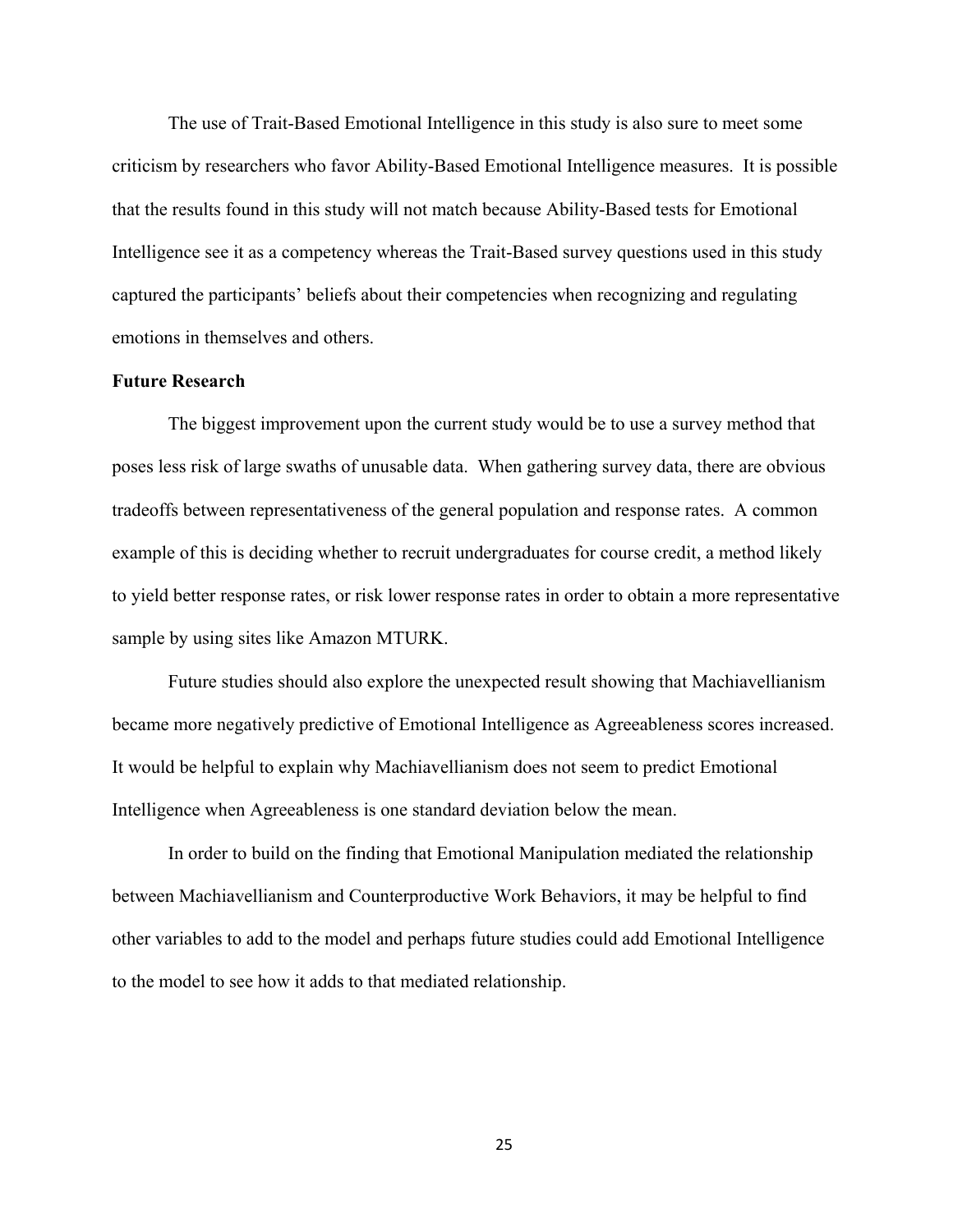#### **References**

- Austin, E. J., Farrelly, D., Black, C., & Moore, H. (2007). Emotional intelligence, Machiavellianism and emotional manipulation: Does EI have a dark side?. *Personality and individual differences*, *43*(1), 179-189.
- Baron, R. M., & Kenny, D. A. (1986). The moderator–mediator variable distinction in social psychological research: Conceptual, strategic, and statistical considerations. *Journal of personality and social psychology*, *51*(6), 1173.
- Bennett, R. J., & Robinson, S. L. (2000). Development of a measure of workplace deviance. *Journal of applied psychology*, *85*(3), 349.
- Bibi, Z., Karim, J., & Din, S. (2013). Workplace incivility and counterproductive work behavior: Moderating role of emotional intelligence. *Pakistan Journal of Psychological Research*, *28*(2), 317-334.
- Boje, D. M., Gardner, C. L., & Smith, W. L. (2006). (Mis) using numbers in the Enron story. *Organizational Research Methods*, *9*(4), 456-474.
- Christie, R., & Geis, F. L. (1970). *Machiavellianism*. Academic Press, Incorporated.
- Cohen, P., West, S. G., & Aiken, L. S. (2014). Applied multiple regression/correlation analysis for the behavioral sciences. Psychology Press.
- Côté, S., DeCelles, K. A., McCarthy, J. M., Van Kleef, G. A., & Hideg, I. (2011). The Jekyll and Hyde of emotional intelligence: Emotion-regulation knowledge facilitates both prosocial and interpersonally deviant behavior. *Psychological Science*, *22*(8), 1073-1080.
- Cote, S., & Miners, C. T. (2006). Emotional intelligence, cognitive intelligence, and job performance. *Administrative Science Quarterly*, *51*(1), 1-28.

Dahling, J. J., Whitaker, B. G., & Levy, P. E. (2009). The development and validation of a new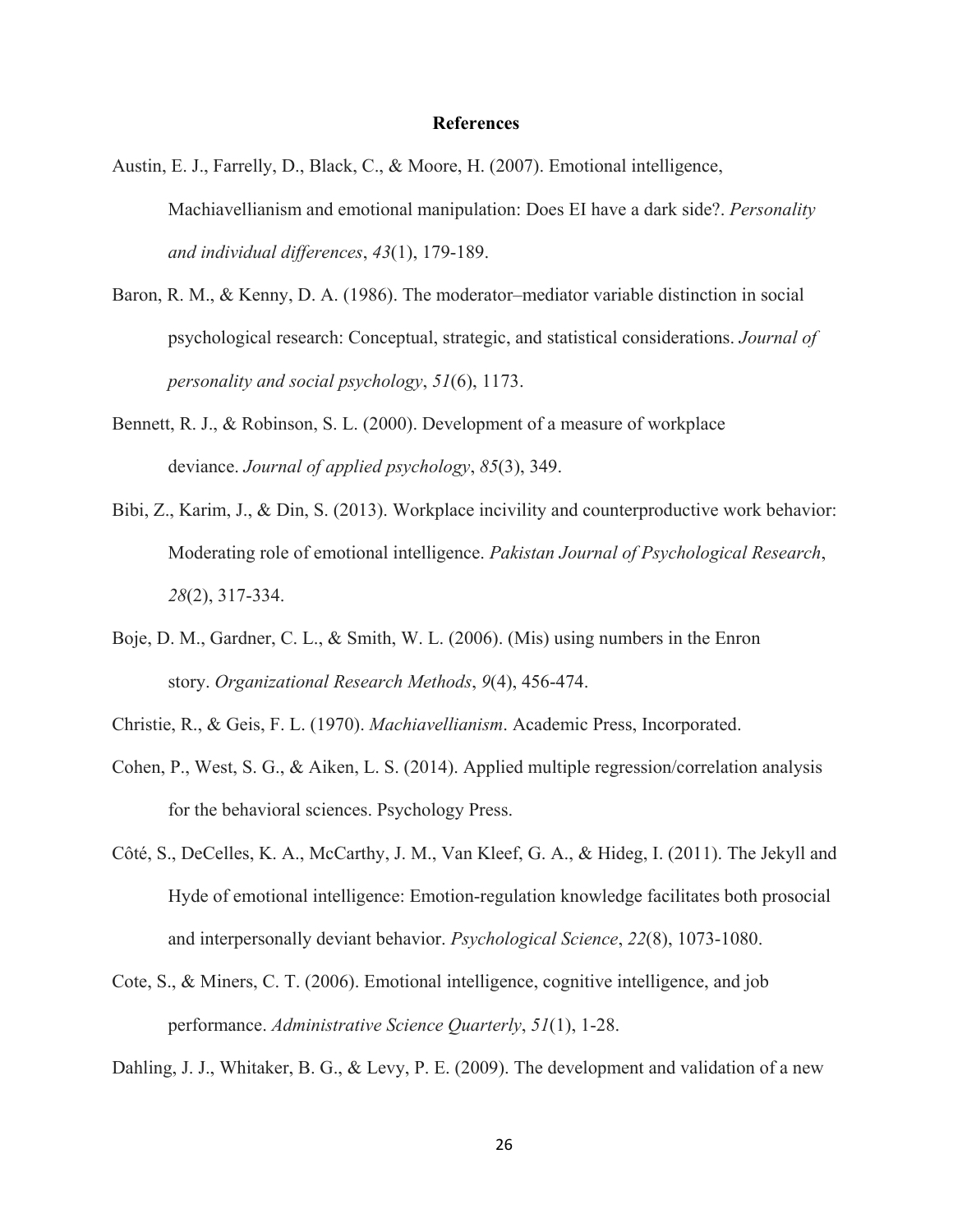Machiavellianism scale. *Journal of management*, *35*(2), 219-257.

- DeShong, H. L., Grant, D. M., & Mullins-Sweatt, S. N. (2015). Comparing models of counterproductive workplace behaviors: The Five-Factor Model and the Dark Triad. *Personality and Individual Differences*, *74*, 55-60.
- Gardner, H., & Hatch, T. (1989). Educational implications of the theory of multiple intelligences. *Educational researcher*, *18*(8), 4-10.
- Goldberg, L. R., Johnson, J. A., Eber, H. W., Hogan, R., Ashton, M. C., Cloninger, C. R., & Gough, H. G. (2006). The international personality item pool and the future of public domain personality measures. *Journal of Research in personality*, *40*(1), 84-96.
- Kessler, S. R., Bandelli, A. C., Spector, P. E., Borman, W. C., Nelson, C. E., & Penney, L. M. (2010). Re‐Examining machiavelli: A three‐dimensional model of machiavellianism in the workplace. *Journal of Applied Social Psychology*, *40*(8), 1868-1896.
- Krishnakumar, S., Hopkins, K., & Robinson, M.D. (2017). When feeling poorly at work does not mean acting poorly at work: The moderating role of work-related emotional intelligence. *Motivation and Emotion, 41*(1), 122-134.
- Landy, F. J. (2005). Some historical and scientific issues related to research on emotional intelligence. *Journal of Organizational Behavior*, *26*(4), 411-424.
- Lee, J. J., & Ok, C. (2012). Reducing burnout and enhancing job satisfaction: Critical role of hotel employees' emotional intelligence and emotional labor. *International Journal of Hospitality Management*, *31*(4), 1101-1112.
- Machiavelli, N. (1961). The prince; transl. from the italian. Penguin.
- Miao, C., Humphrey, R. H., & Qian, S. (2017). Are the emotionally intelligent good citizens or counterproductive? A meta-analysis of emotional intelligence and its relationships with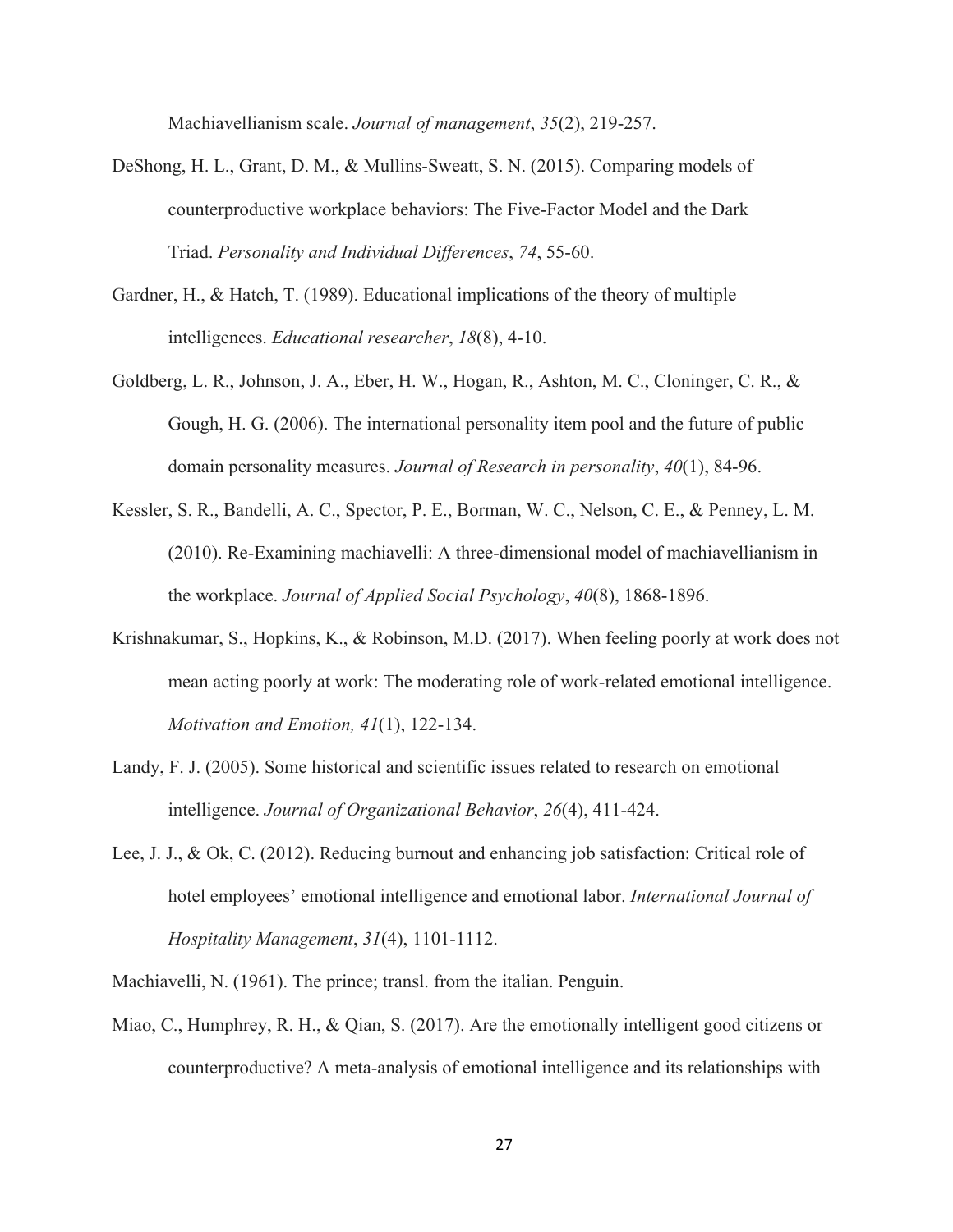organizational citizenship behavior and counterproductive work behavior. *Personality and Individual Differences*, *116*(1), 144-156.

- Mayer, J. D., Salovey, P., Caruso, D. R., & Sitarenios, G. (2003). Measuring emotional intelligence with the MSCEIT V2. 0. *Emotion*, *3*(1), 97.
- Nagler, U. K., Reiter, K. J., Furtner, M. R., & Rauthmann, J. F. (2014). Is there a "dark intelligence"? Emotional intelligence is used by dark personalities to emotionally manipulate others. *Personality and Individual Differences*, *65*, 47-52.
- O'Connor, P. J., & Athota, V. S. (2013). The intervening role of Agreeableness in the relationship between Trait Emotional Intelligence and Machiavellianism: Reassessing the potential dark side of EI. *Personality and Individual Differences*, *55*(7), 750-754.
- Paulhus, D. L., & Williams, K. M. (2002). The dark triad of personality: Narcissism, Machiavellianism, and psychopathy. *Journal of research in personality*, *36*(6), 556-563.
- Pérez, J. C., Petrides, K. V., & Furnham, A. (2005). Measuring trait emotional intelligence. *Emotional intelligence: An international handbook*, 181-201.
- Riggio, R. E., & Carney, D. R. (2003). *Social skills inventory manual*. Mind Garden.
- Sakalaki, M., Richardson, C., & Thépaut, Y. (2007). Machiavellianism and economic opportunism. *Journal of Applied Social Psychology*, *37*(6), 1181-1190.
- Salovey, P., & Mayer, J. D. (1990). Emotional intelligence. *Imagination, cognition and personality*, *9*(3), 185-211.
- Schmidt, F. L., & Hunter, J. (2004). General mental ability in the world of work: occupational attainment and job performance. *Journal of personality and social psychology*, *86*(1), 162.

Spector, P. E., & Fox, S. (2005). The Stressor-Emotion Model of Counterproductive Work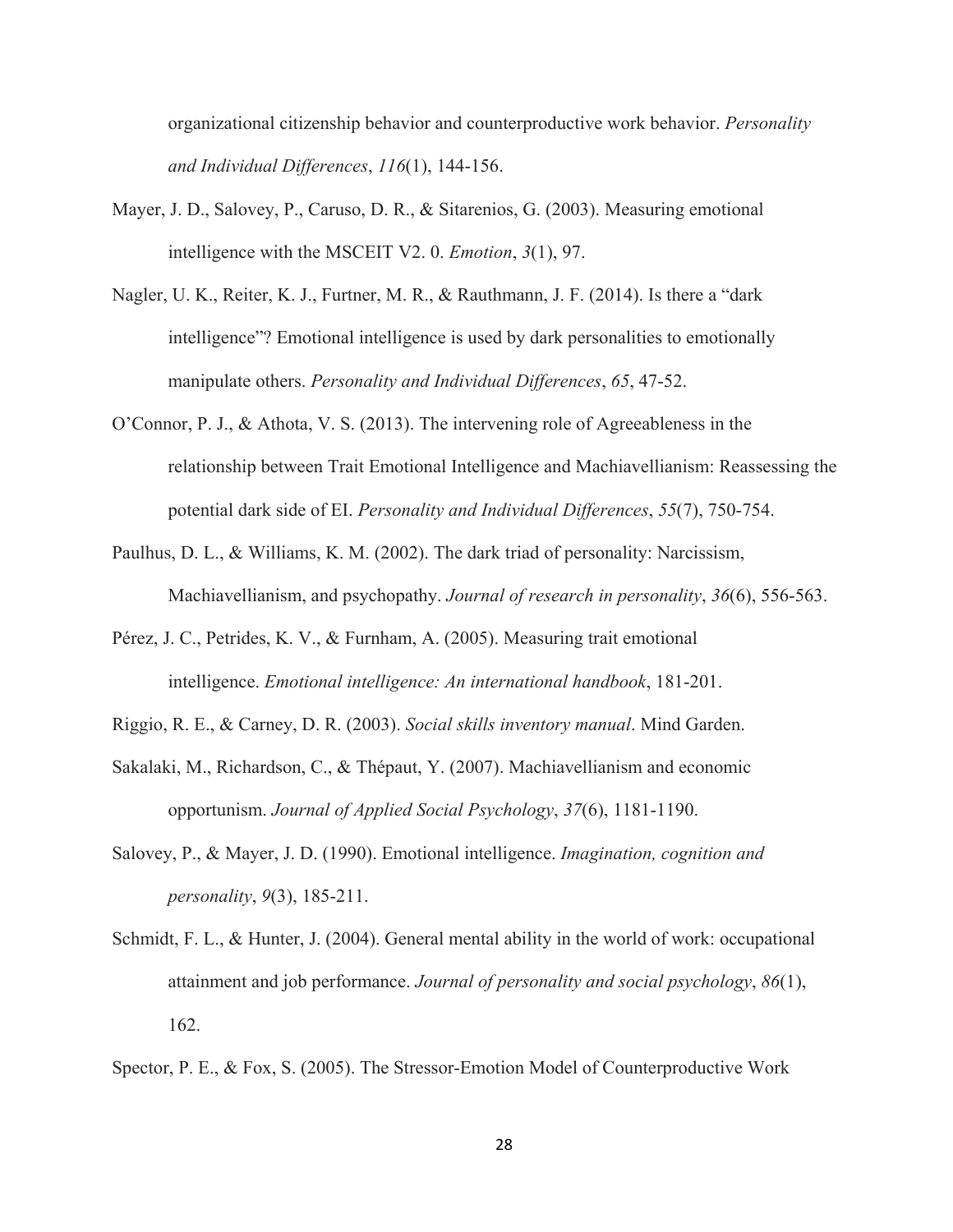Behavior.

- Spurk, D., Keller, A. C., & Hirschi, A. (2016). Do bad guys get ahead or fall behind? Relationships of the dark triad of personality with objective and subjective career success. *Social psychological and personality science*, *7*(2), 113-121.
- White, M. (2018). Using processr.
- Wu, J., & Lebreton, J. M. (2011). Reconsidering the dispositional basis of counterproductive work behavior: The role of aberrant personality. *Personnel Psychology*, *64*(3), 593-626.
- Zhang, R., Redfern, K., Newman, M.A., & Ferreira-Meyers, K. (2016). If you are emotionally intelligent: The effects of customer-related social stressors on counterproductive work behavior for front-line service employees. *International Journal of Selection and Assessment, 24*(3), 260-271.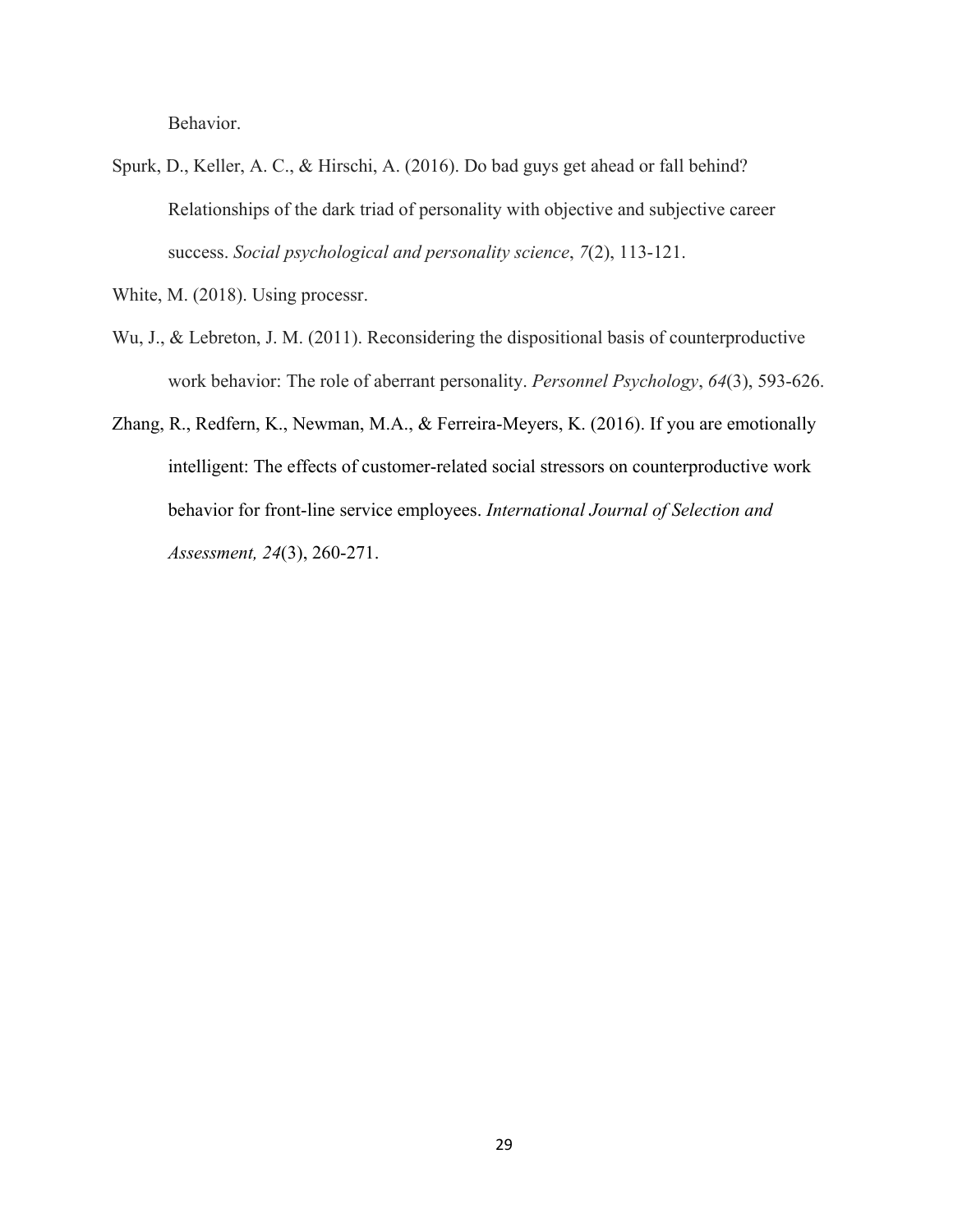## **Tables and Graphs**

Table 1

|        | White | Black | Hispanic | Asıan | )ther | $\tau_{\text{otal}}$ |
|--------|-------|-------|----------|-------|-------|----------------------|
| Male   |       |       |          |       |       |                      |
| Female |       |       |          |       |       |                      |
| Total  |       |       |          |       |       |                      |

*Gender and Ethnic breakdown of sample* 

Note: Final count of gender and ethnicity statistics after screening out participants with unusable data and failed attention check answers.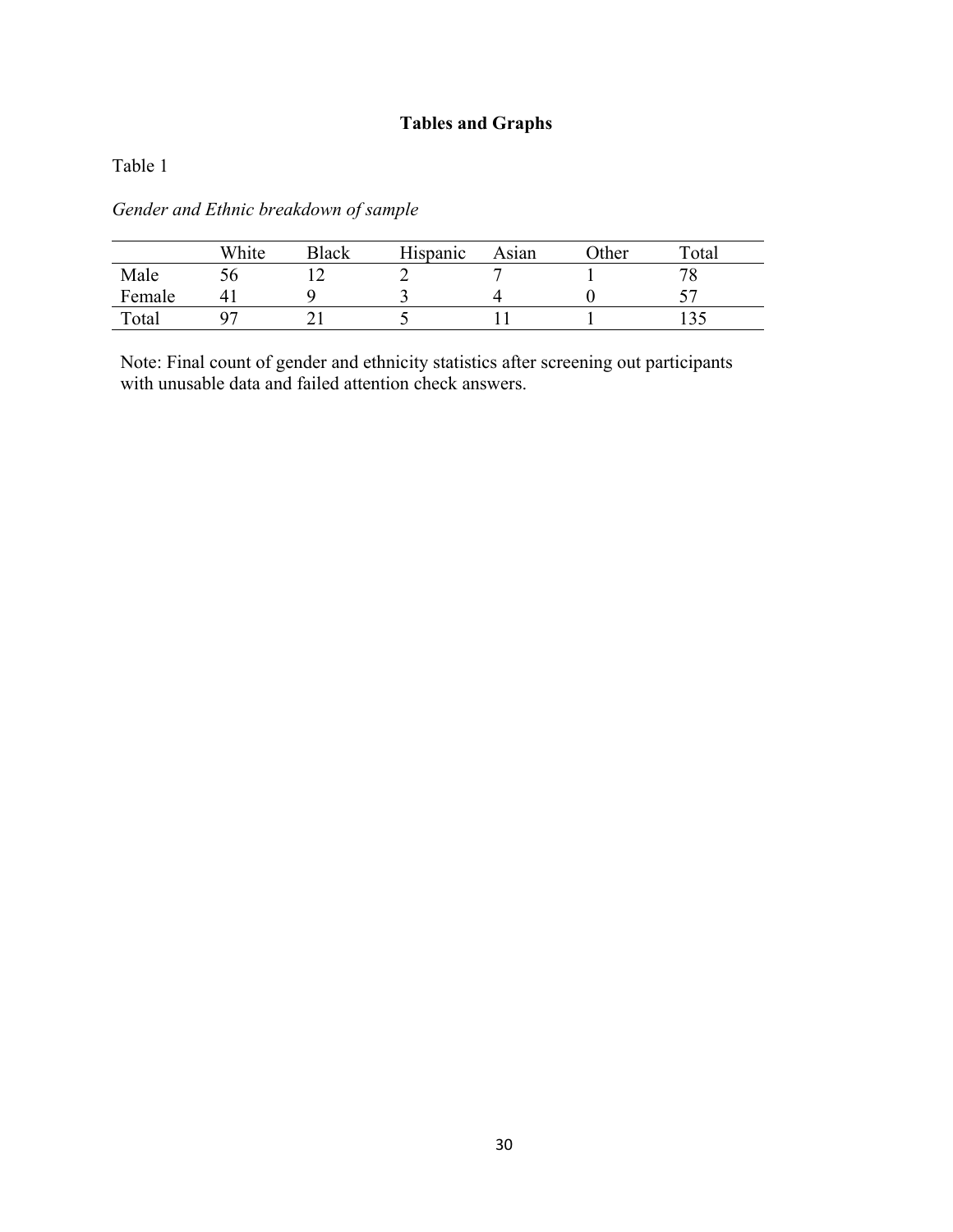### Table 2

|               | M    | SD   |          |          |         |         |
|---------------|------|------|----------|----------|---------|---------|
| 1. EI         | 3.73 | 0.71 |          |          |         |         |
| 2. Agree 3.91 |      | 0.81 | $.57**$  |          |         |         |
| 3. Mach 2.64  |      | 0.82 | $-48**$  | $-.54**$ |         |         |
| 4. CWB 2.13   |      | 1.31 | $-.49**$ | $-48**$  | $.62**$ |         |
| 5. EM         | 3.57 | 1.17 | $-.56**$ | $-.55**$ | $.81**$ | $.70**$ |

*Means, Standard Deviations and Correlation Table*

Note: M and SD are used to signify Mean and Standard Deviation. EI = TEIQUE Emotional Intelligence, Mach = Machiavellianism, Agree = Agreeableness, CWB = Counterproductive Work Behaviors, EM = Emotional Manipulation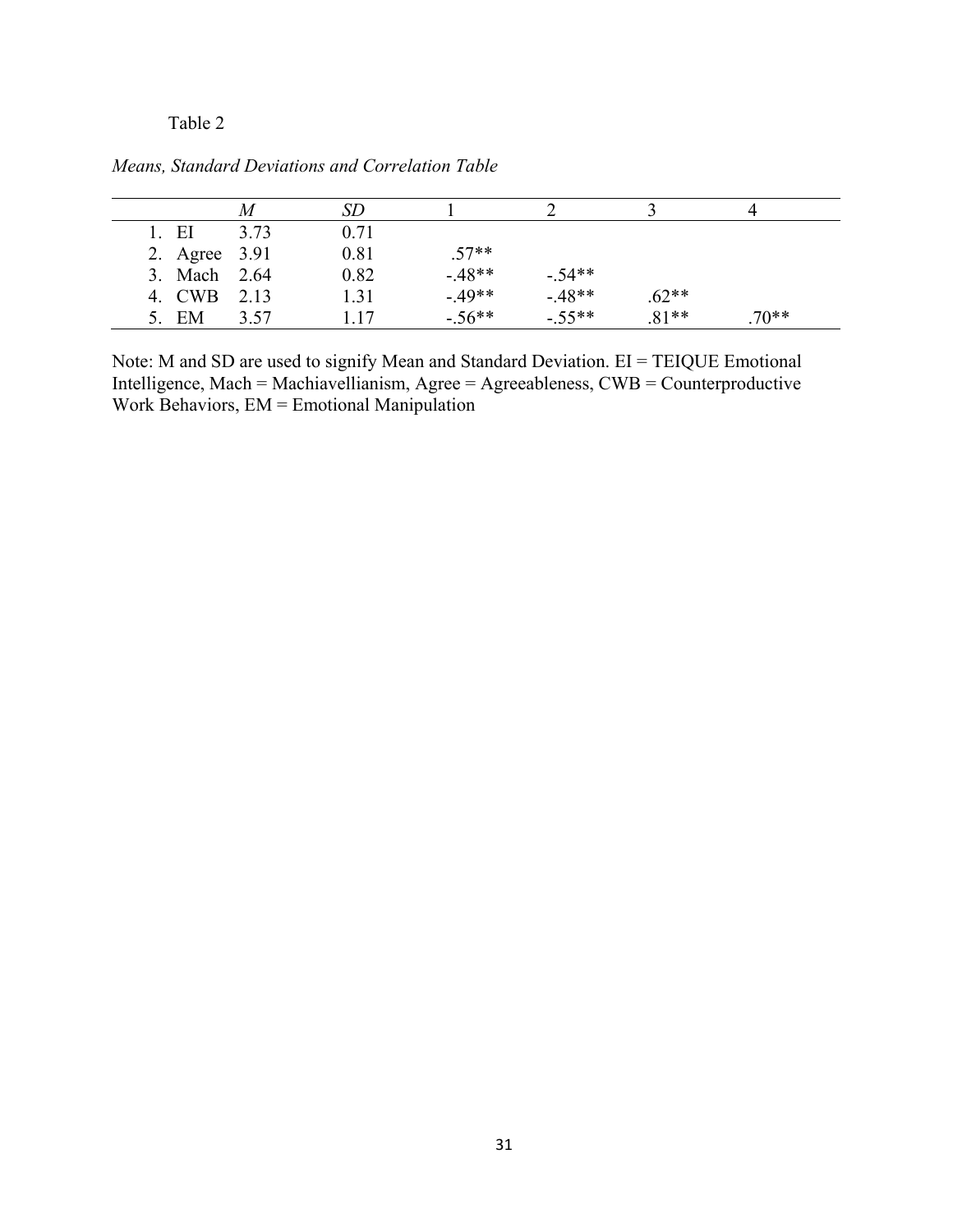## Figure 1

### *Mediation Diagram for Hypothesis 2*



Note: Unstandardized regression coefficients used. The Unstandardized Regression for the path between Machiavellianism and Counterproductive Work Behaviors when controlling for Emotional Manipulation in parenthesis.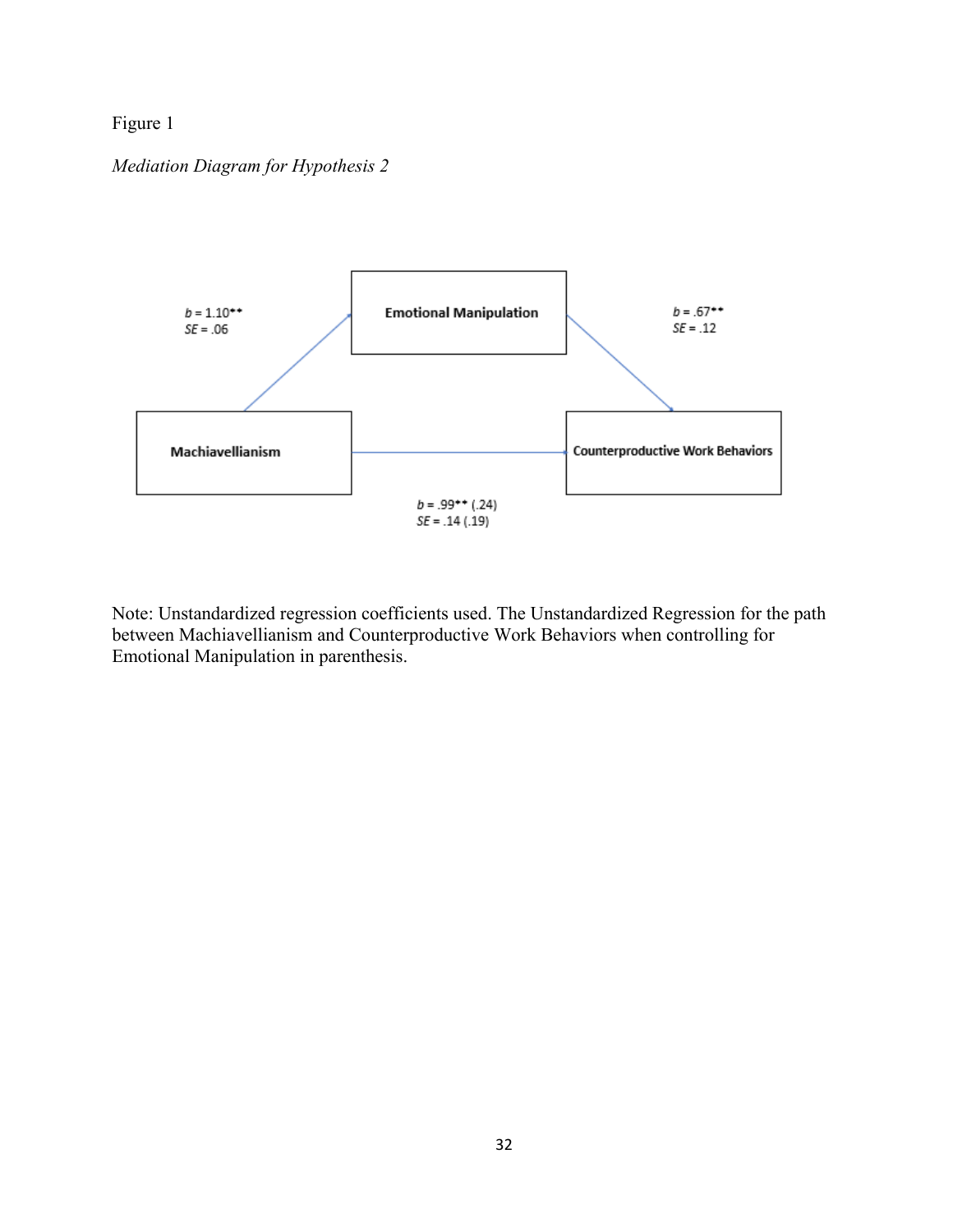Figure 2



*Interaction of Machiavellianism and Agreeableness when predicting Counterproductive Work Behaviors*

Note: Mach is an abbreviation for Machiavellianism and Agree is an abbreviation for Agreeableness.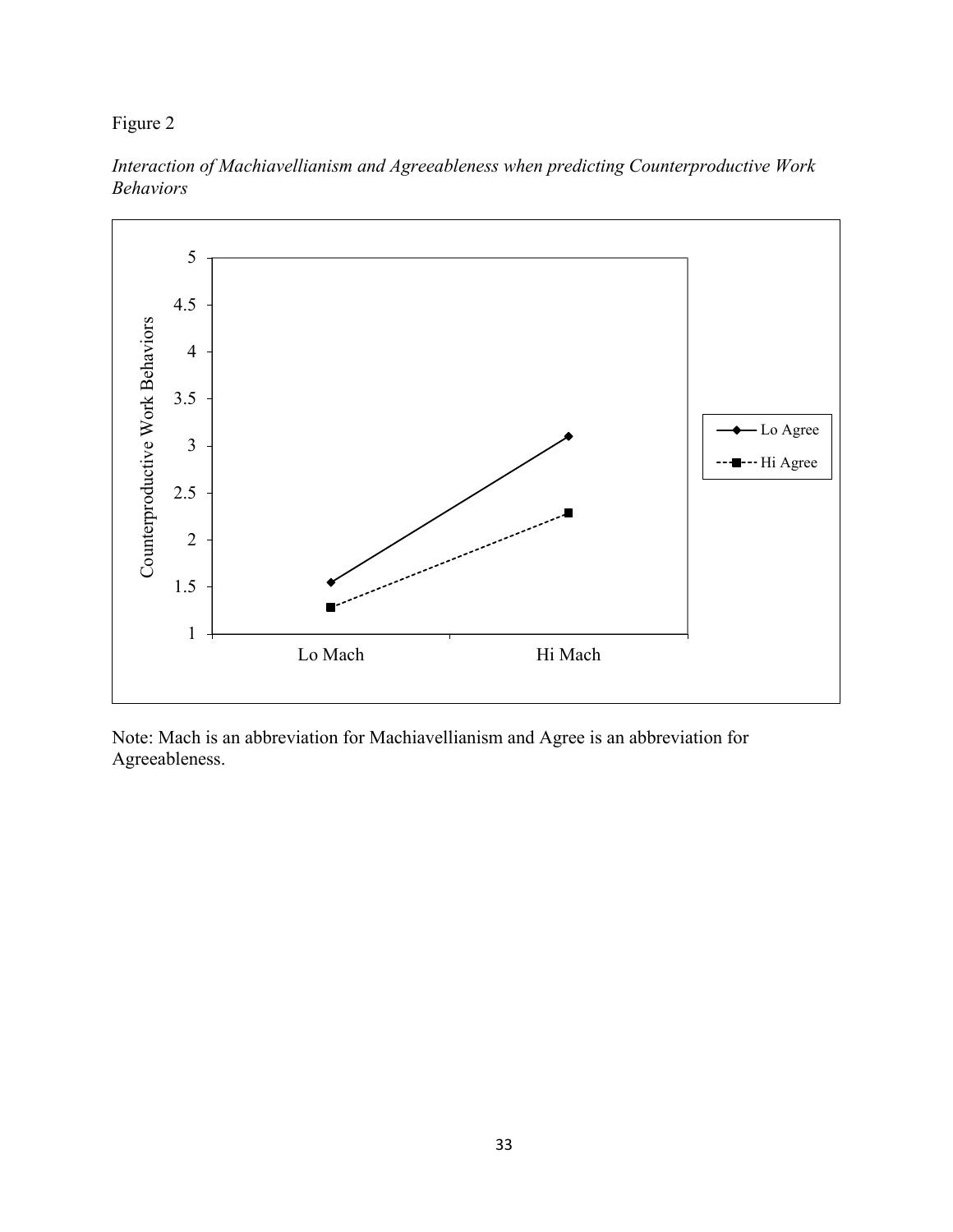## Figure 3

*Interaction between Machiavellianism and Agreeableness when predicting Emotional Intelligence*



Note: Mach is an abbreviation for Machiavellianism and Agree is an abbreviation for Agreeableness.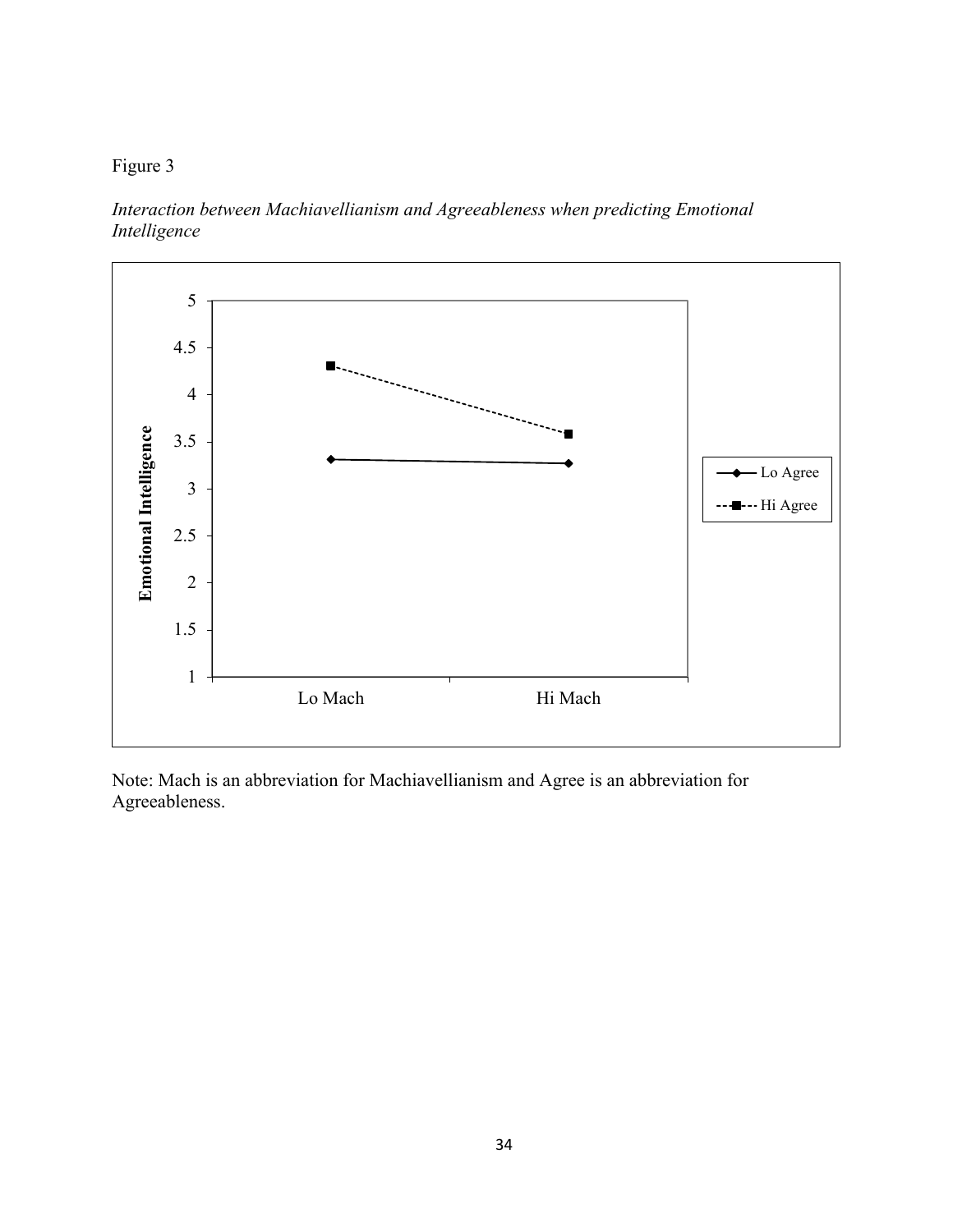## **Appendices**

| Item           | Appendix A: The Bennett-Robinson Workplace Deviance Scale                                   |
|----------------|---------------------------------------------------------------------------------------------|
| Number         |                                                                                             |
| $\mathbf{1}$   | Worked on a personal matter instead of work for your employer                               |
| $\overline{2}$ | Taken property from work without permission                                                 |
| 3              | Spent too much time fantasizing or daydreaming instead of working                           |
| 4              | Made fun of someone at work                                                                 |
| 5              | Falsified a receipt to get reimbursed for more money than you spent on business<br>expenses |
| 6              | Said something hurtful to someone at work                                                   |
| 7              | Taken an additional or longer break than is acceptable at your workplace                    |
| 8              | Repeated a rumor or gossip about your company                                               |
| 9              | Made an ethnic, religious or racial remark or joke at work                                  |
| 10             | Came in late to work without permission                                                     |
| 11             | Littered in your work environment                                                           |
| 12             | Cursed at someone at work                                                                   |
| 13             | Called in sick when you were not                                                            |
| 14             | Told someone about the lousy place where you work                                           |
| 15             | Lost your temper while at work                                                              |
| 16             | Neglected to follow your boss's instructions                                                |
| 17             | Intentionally worked slower than you could have worked                                      |
| 18             | Discussed confidential company information with an unauthorized person                      |
| 19             | Left work early without permission                                                          |
| 20             | Played a mean prank on someone at work                                                      |
| 21             | Left your work for someone else to finish                                                   |
| 22             | Acted rudely toward someone at work                                                         |
| 23             | Repeated a rumor or gossip about your boss to coworkers                                     |
| 24             | Made an obscene comment at work                                                             |
| 25             | Used an illegal drug or consumed alcohol on the job                                         |
| 26             | Put little effort into your work                                                            |
| 27             | Publicly embarrassed someone at work                                                        |
| 28             | Dragged out work in order to get overtime                                                   |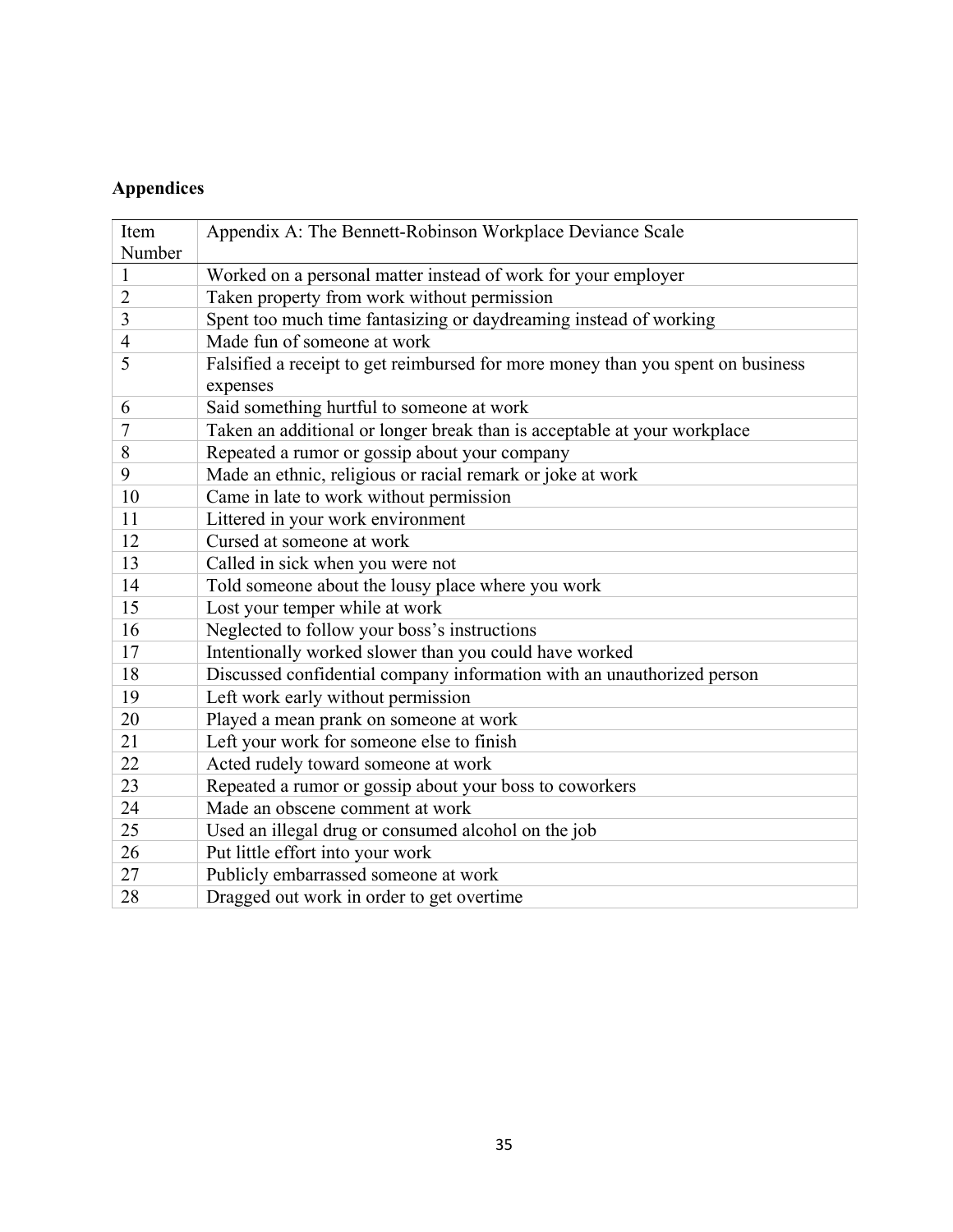| Item           | Appendix B: Trait Emotional Intelligence Questionnaire Short Form             |
|----------------|-------------------------------------------------------------------------------|
| Number         |                                                                               |
| $\mathbf{1}$   | Expressing my emotions with words is not a problem for me                     |
| $\overline{2}$ | I often find it difficult to see things from another person's perspective     |
| 3              | On the whole, I'm a highly motivated person                                   |
| $\overline{4}$ | I usually find it difficult to regulate my emotion                            |
| 5              | I generally don't find life enjoyable                                         |
| 6              | I can deal effectively with people                                            |
| 7              | I tend to change my mind frequently                                           |
| 8              | Many times, I can't figure out what emotion I'm feeling                       |
| 9              | I feel that I have a number of good qualities                                 |
| 10             | I often find it difficult to stand up for my rights                           |
| 11             | I'm usually able to influence the way other people feel                       |
| 12             | On the whole, I have a pretty gloomy perspective on most things               |
| 13             | Those close to me often complain that I don't treat them right                |
| 14             | I often find it difficult to adjust my life according to the circumstances    |
| 15             | On the whole, I am able to deal with stress                                   |
| 16             | I often find it difficult to show my affection to those close to me           |
| 17             | I'm normally able to "get into someone's shoes" and experience their emotions |
| 18             | I normally find it difficult to keep myself motivated                         |
| 19             | I'm usually able to find ways to control my emotions when I want to           |
| 20             | On the whole, I'm pleased with my life                                        |
| 21             | I would describe myself as a good negotiator                                  |
| 22             | I tend to get involved in things I later wish I could get out of              |
| 23             | I often pause and think about my feelings                                     |
| 24             | I believe I'm full of personal strengths                                      |
| 25             | I tend to "back down" even if I know I'm right                                |
| 26             | I don't seem to have any power over other people's feelings                   |
| 27             | I generally believe that things will work out fine in my life                 |
| 28             | I find it difficult to bond well, even with those close to me                 |
| 29             | Generally, I'm able to adapt to new environments                              |
| 30             | Others admire me for being relaxed                                            |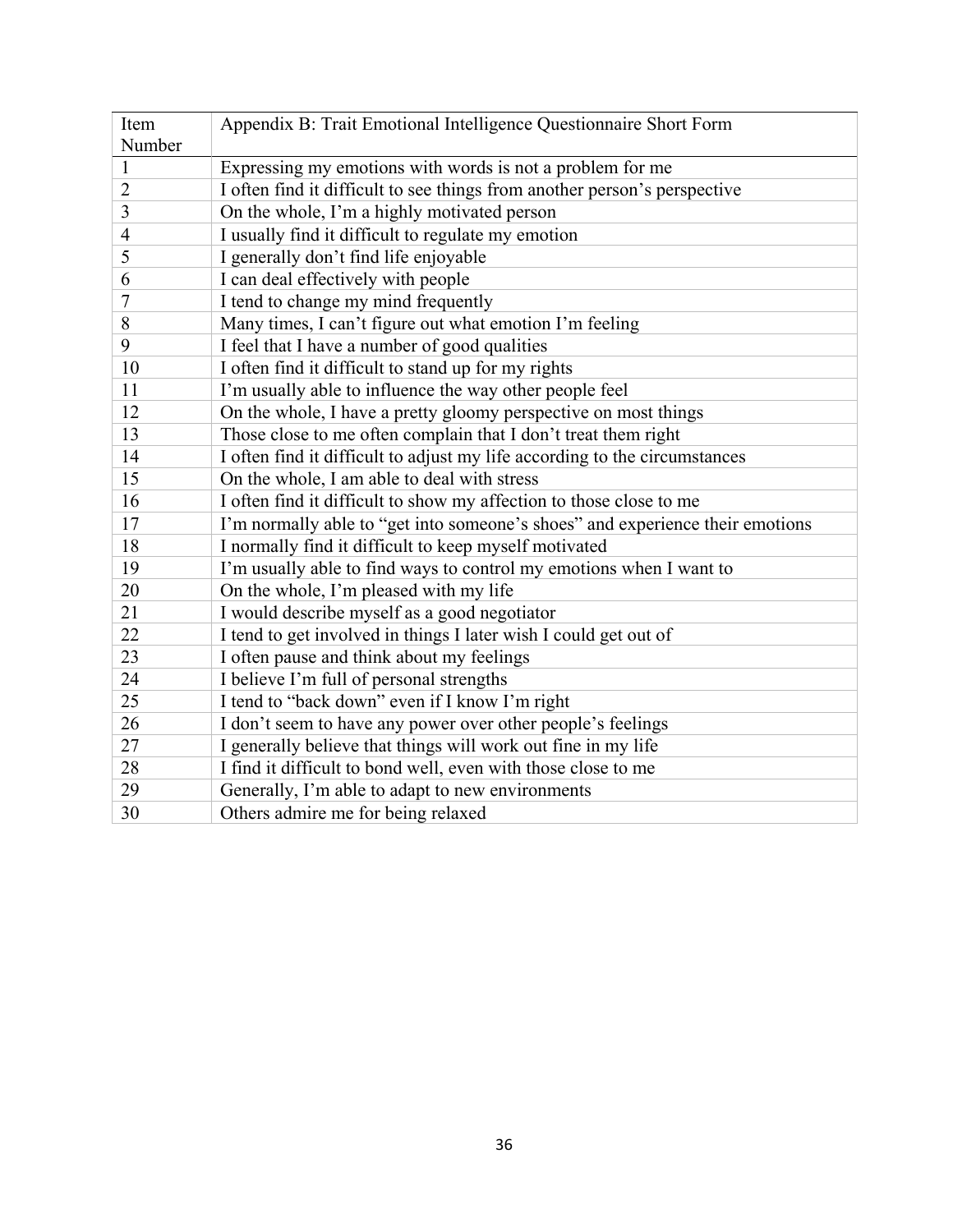| Item           | Appendix C: Emotional Manipulation Scale                                             |
|----------------|--------------------------------------------------------------------------------------|
| Number         |                                                                                      |
| $\mathbf{1}$   | I know how to embarrass someone to stop them from behaving in a particular way       |
| $\overline{2}$ | I know how to make another person feel uneasy                                        |
| 3              | I know how to play people off against each other                                     |
| $\overline{4}$ | I know how to make someone feel ashamed about something that they have done in       |
|                | order to stop them from doing it again                                               |
| 5              | I know how to "wind up" my close family and friends                                  |
| 6              | I can use my emotional skills to make others feel guilty                             |
| $\overline{7}$ | I can make someone feel anxious so that they will act in a particular way            |
| 8              | I can pay someone compliments to get into their "good books"                         |
| 9              | I am good at reassuring people so that they're more likely to go along with what I   |
|                | say                                                                                  |
| 10             | I sometimes pretend to be angrier than I really am about someone's behavior in       |
|                | order to induce them to behave differently in the future                             |
| 11             | I can simulate emotions like pain and hurt to make others feel guilty                |
| 12             | If someone has done something to upset me, I think it is acceptable to make them     |
|                | feel guilty about it                                                                 |
| 13             | I sometimes use displays of anger as a method of controlling others' behavior        |
| 14             | I can offer words of encouragement and reassurance to a friend to get them to do     |
|                | something I want                                                                     |
| 15             | In order to avoid a deadline or other commitment, I would consider exaggerating a    |
|                | minor personal problem                                                               |
| 16             | I think it is wrong to use emotional means such as acting distressed or angry to get |
|                | others to change their behavior                                                      |
| 17             | I am not very good at motivating people                                              |
| 18             | I feel that I lack emotional skills                                                  |
| 19             | I'm not very good at changing someone's mood, even if doing so would make            |
|                | them more likely to behave in a way that I want them to                              |
| 20             | I am not very good at giving positive encouragement to others                        |
| 21             | If a friend upsets me I sometimes sulk for a while so s/he can see how much          |
|                | they've hurt me                                                                      |
| 22             | When someone has made me upset or angry, I tend to downplay my feelings              |
| 23             | When someone has made me upset or angry, I often conceal my feelings                 |
| 24             | I often conceal feelings of anger or distress from others                            |
| 25             | I don't believe in telling others about my problems - I keep them to myself          |